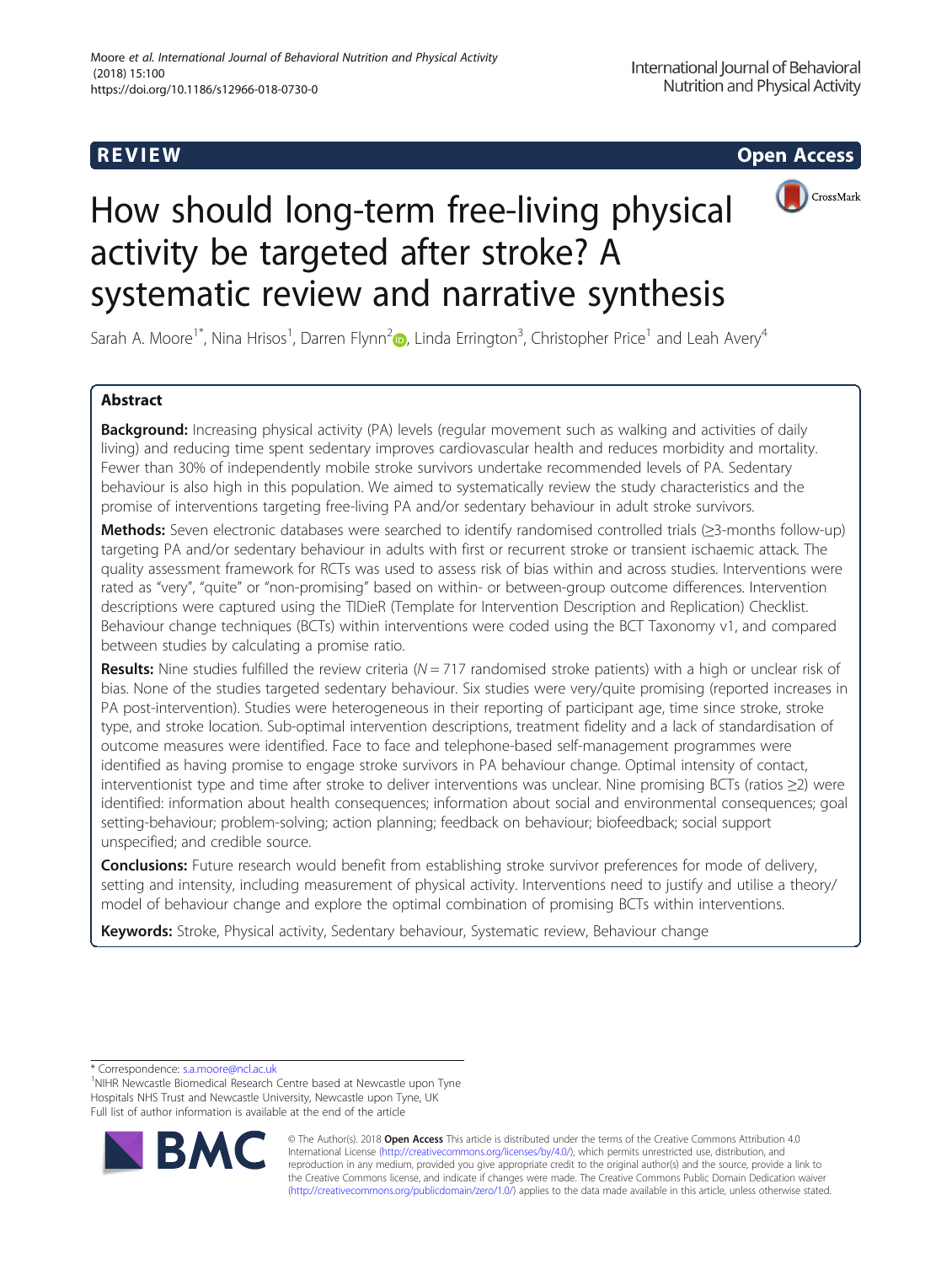# Background

Increasing physical activity levels (regular movement such as walking and activities of daily living) and reducing time spent sedentary improves cardiovascular health and reduces morbidity and mortality [\[1](#page-16-0), [2\]](#page-16-0). Fewer than 30% of independently mobile stroke survivors undertake recommended levels of physical activity [\[3](#page-16-0), [4](#page-16-0)]. Time spent sedentary is high after stroke, with individuals spending up to 22 h a day sitting or lying down [\[5](#page-16-0)]. Increasing physical activity and reducing sedentary behaviour after stroke can improve walking ability and balance [[6](#page-16-0)], control risk factors associated with further cardiovascular disease [\[7](#page-16-0)] and attenuate low mood and social isolation frequently observed after stroke [\[8](#page-16-0), [9](#page-16-0)]. Targeting physical activity and sedentary behaviour after stroke is complex due to stroke-related impairments; lack of professional support; poor information provision; cost and access to resources; and reduced self-efficacy for engaging in physical activity  $[10, 11]$  $[10, 11]$  $[10, 11]$ .

There is a pressing need to develop and implement interventions that address barriers to long-term engagement in physical activity. Structured exercise programmes targeting physical fitness after stroke have been shown to improve short-term physical function  $[6]$ , cardiorespiratory fitness [[12](#page-17-0)] and metabolic risk factors [\[7,](#page-16-0) [13\]](#page-17-0), however the impact of these interventions on free-living physical activity and sedentary behaviour over time has not been established. Structured supervised exercise sessions often have little or no emphasis on free-living physical activity or sedentary behaviour outside of the clinical setting. Consequently, they do not equip individuals with the knowledge, skills and confidence for maintaining increased physical activity over time.

Individualised supported self-management programmes have shown potential for improving participation in everyday activities and functional ability after stroke [\[14\]](#page-17-0). The feasibility of applying these approaches to post-stroke physical activity has been recently tested in a number of small studies with favourable results [[15](#page-17-0), [16](#page-17-0)]; however their efficacy has yet to be established. A review of interventions targeting long-term physical activity [[17\]](#page-17-0) indicated that 'tailored counselling' may lead to improved long-term physical activity outcomes after stroke. The effectiveness of these interventions, however, was not established and the behavioural techniques used during the tailored counselling sessions were not reported or defined using a standardised taxonomy.

The application of psychological theory is recommended for the development of complex behavioural interventions [[18](#page-17-0)] and when fully operationalised can increase their effectiveness [[19](#page-17-0)]. Utilisation and specification of behaviour change techniques (BCTs) within interventions facilitates operationalisation of psychological theory, enabling a clearer understanding of which intervention components are associated with effective changes in target behaviour [[20](#page-17-0)]. This methodology has been used previously to inform the design of free-living physical activity interventions in long-term conditions [\[21,](#page-17-0) [22\]](#page-17-0). Replication of this methodology incorporating a framework such as the Template for Intervention Description and Replication (TIDieR) [\[23\]](#page-17-0) to systematically report intervention content would enable the development of novel interventions in the context of physical activity and stroke. A systematic development process would facilitate the development of interventions that have the potential for engaging stroke survivors in making choices about the type and intensity of physical activity that are consistent with their individual needs and preferences.

We aimed to systematically review the study characteristics and the promise of interventions targeting free-living physical activity and/or sedentary behaviour in adult stroke survivors, in order to inform the design of a novel theory- and evidence-based intervention.

# Review methods

We adhered to a protocol [[24\]](#page-17-0) and the Preferred Reporting Items for Systematic Reviews and Meta-Analyses (PRISMA) guidelines [[25\]](#page-17-0). A PRISMA checklist is provided in Additional file [1.](#page-16-0)

# Review criteria

Randomised controlled trials of interventions targeting free-living physical activity and/or sedentary behaviour (as either the primary or secondary outcome) of adults aged ≥18 years diagnosed with first or recurrent stroke or transient ischaemic attack were eligible for inclusion. Interventions targeting multiple lifestyle behaviours (e.g. physical activity, diet and smoking cessation) were included if they provided a clear description and outcome relating to the physical activity and/or sedentary behaviour. Studies also had to report on changes in free-living physical activity and/or sedentary behaviour measured in terms of frequency and/or duration and/or intensity, either objectively (e.g. accelerometer) or subjectively (i.e. self-reported measures such as questionnaires) at least 3-months post-intervention. Interventions delivered by healthcare and non-healthcare professionals (including remotely by the internet or telephone) within inpatient, early supported discharge, outpatient and community settings were eligible for inclusion. Comparator groups eligible for inclusion were usual care or comparator interventions without a physical activity/sedentary behaviour component (e.g. social and educational sessions).

Studies were excluded if they were conducted in an inpatient setting or exercise laboratory where participants were not encouraged to engage in free-living physical activity or to reduce their time spent sedentary when discharged; only targeted the upper limb(s); or focused on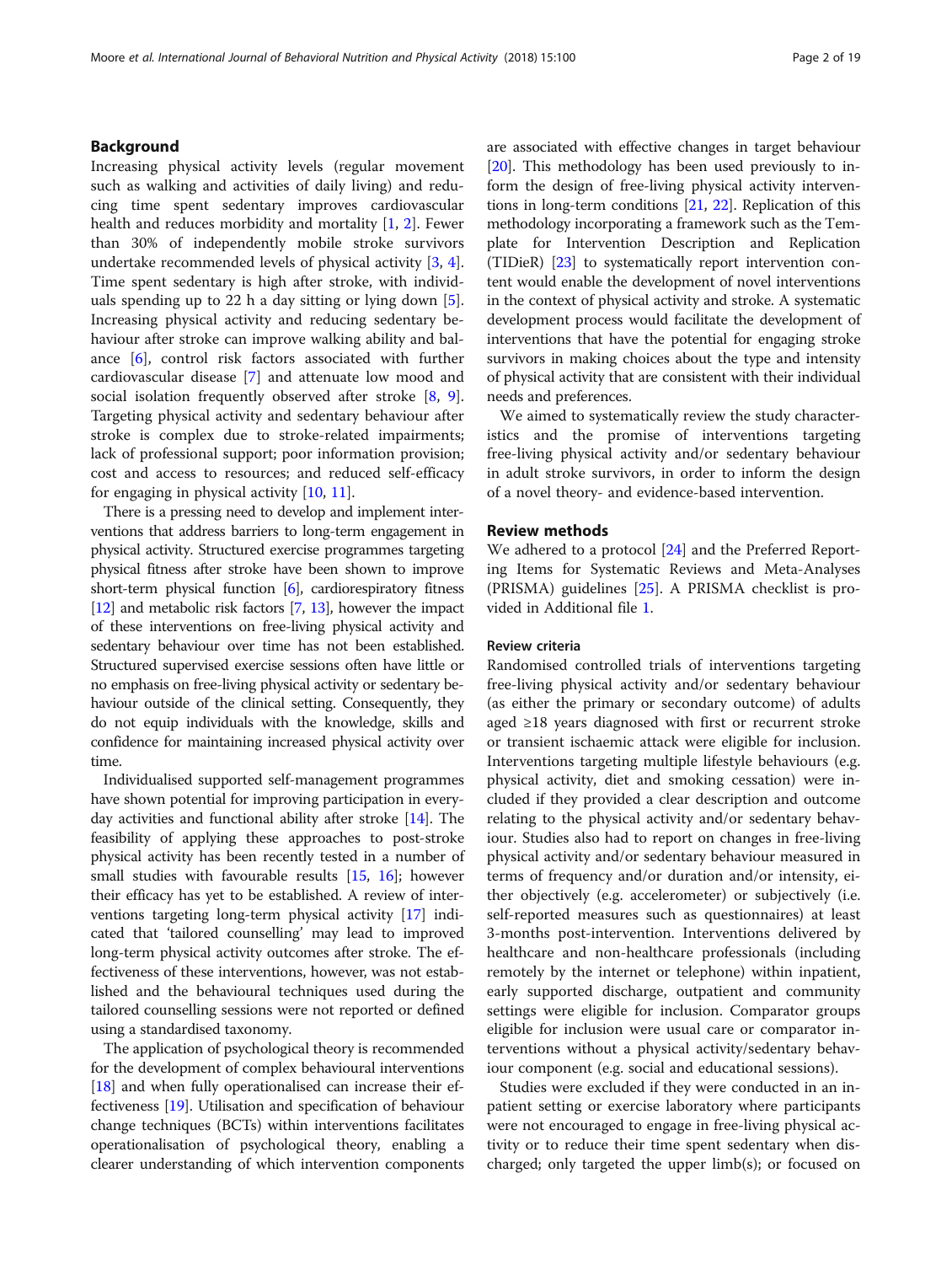an assistive gait device (e.g. ankle foot orthosis, walking stick, robotics). Pharmaceutical, transcranial magnetic stimulation and treadmill training interventions, unless the comparator arm was a physical activity/sedentary behaviour-based intervention, were also excluded.

# Search strategy

Seven electronic databases were searched up to February 15th 2017: PsycINFO; MEDLINE; CINAHL; EMBASE; Scopus; the Cochrane Library and Web of Science. The search strategy was designed and conducted by an Information Specialist (LE). An example search strategy applied within MEDLINE can be found in Additional file [2](#page-16-0). No restrictions were placed on date of publication or language. Reference lists of included studies were hand searched. Citation searches of included studies were undertaken using ISI Web of Science.

# Study selection

Two reviewers (SM/NH) independently screened titles and abstracts retrieved by the search strategy. Full-text articles were then reviewed independently by the same two reviewers using a study selection form. Any disagreements were resolved via discussion. If agreement was not reached, then a third reviewer was asked to adjudicate (DF/LA).

# Data extraction

A standardised data extraction form was developed and piloted on one study (Additional file [3](#page-16-0)). Two reviewers (SM/NH) independently extracted data from retained full text studies. Any disagreements were resolved via discussion or adjudicated by a third member of the review team (DF/LA). Inter-rater reliability of data extraction was calculated as percentage agreement between coders. Missing data was sought by contacting the corresponding authors of included studies.

Data were extracted on: setting; study population; comparator arm(s); intervention content (description, theory and theory-linked BCTs); changes in physical activity/sedentary behaviour; and assessment periods.

Intervention descriptions were captured using the TIDieR (Template for Intervention Description and Replication) Checklist [\[23\]](#page-17-0), including categories "brief name", "why", "what (materials)", "what (procedures)", "who provided", "how", "where", "when and how much", "tailoring and modifications", "how well (actual)" and "how well (planned)".

Theoretical underpinning of interventions (specific theory and operationalisation), where explicitly stated, was extracted using a revised version of the Theory Coding Scheme [\[26](#page-17-0)].

BCTs used within interventions were extracted by two reviewers (SM/NH) trained in the use of the Behaviour Change Technique Taxonomy v1 [\[20\]](#page-17-0). BCTs identified within both the intervention and control arms of included studies were discounted from analyses.

#### Risk of bias

The methodological quality assessment framework for RCTs [\[27\]](#page-17-0) was used independently by two reviewers (SM,NH) to assess the risk of bias within and across studies. Risk of bias for each study was graded as "low," "high" or "unclear" for each category.

# Intervention promise

Due to heterogeneity in mode of delivery, intervention content and outcomes, a meta-analysis was inappropriate and inconsistent with the aims of the review. We present a narrative synthesis of the content and promise of behavioural interventions (based on criteria used in previous reviews that have investigated intervention components in relation to promise [\[28,](#page-17-0) [29](#page-17-0)]), in order to inform the development of a new intervention.

Interventions were grouped into three categories of 'promise' relating to their potential (statistically significant within- or between-group) increases in outcomes at one or more follow-up points relative to baseline: very promising (statistically significant between-group improvements in outcomes in favour of the intervention group); quite promising (intervention groups showed statistically significant within-group improvements in outcomes, or improvements greater than those in a comparator group); and non-promising (no statistically significant improvements in outcomes either within or between groups).

# Quality of reporting on intervention content

Each category with TiDieR was coded as adequately reported  $(score = 1)$  or inadequately reported/absent  $(score = 0)$ . A score of 1 was assigned if specific categories were not applicable. Total scores out of a maximum of 12 points are reported as percentages. Intervention content extracted using TIDieR were described in relation to intervention promise.

#### Fidelity of intervention delivery

Data were extracted on treatment fidelity measures using checklist consisting of 16 items developed with reference to published guidance  $[30]$  $[30]$ . An example checklist is presented in Additional file [3.](#page-16-0) One point was given for each fidelity item that studies employed. A score of zero was given if a measure was not explicitly described by the study authors. A total fidelity score (out of 16) was calculated along with a percentage of the total score.

### Promise of BCTs

The potential of BCTs within interventions for changing the desired behaviour was assessed with a "promise ratio" for each BCT. This was calculated by summing the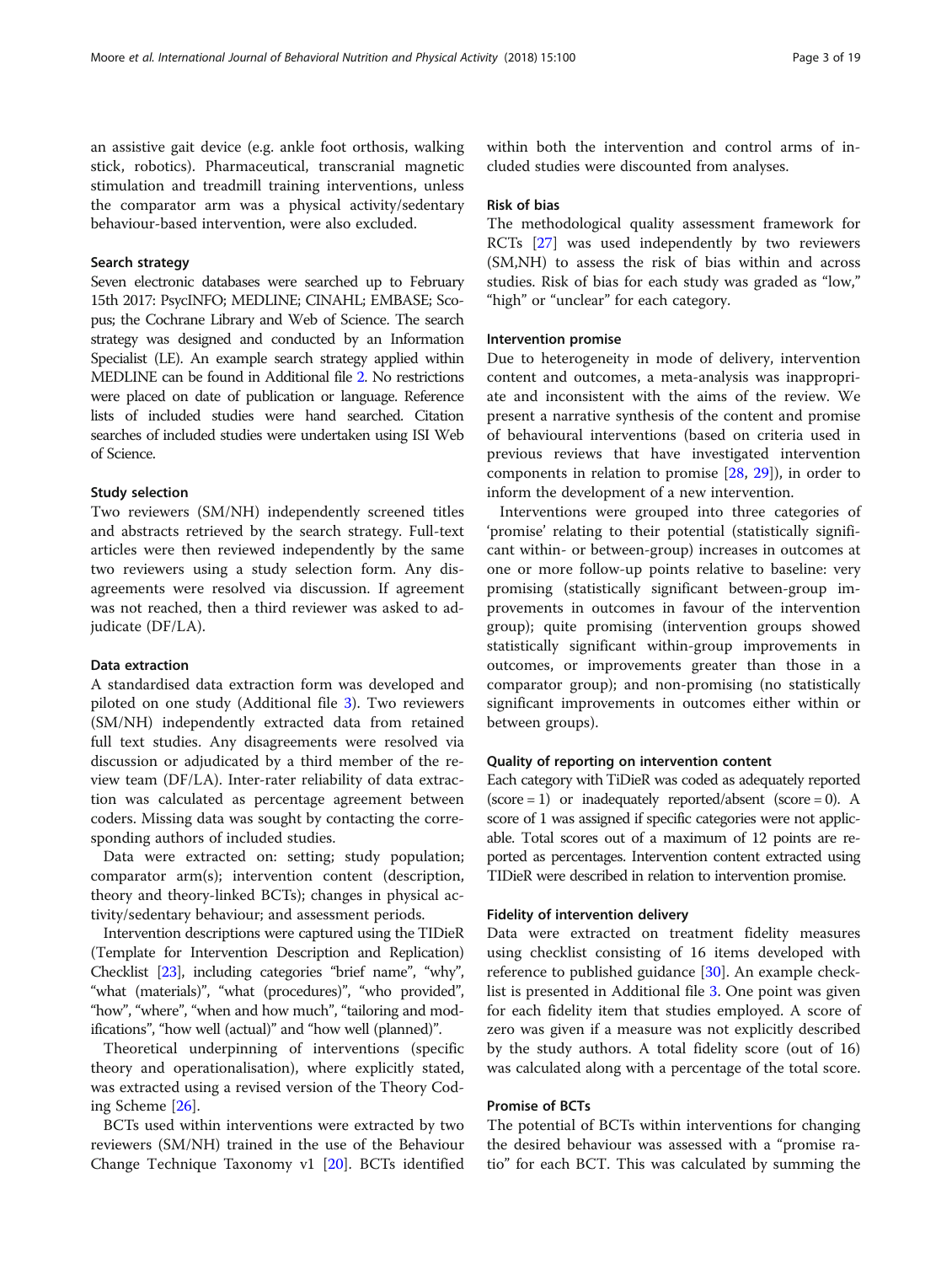very or quite promising interventions featuring a specific BCT and dividing this by the number of non-promising interventions featuring the same BCT. BCTs found in at least twice as many promising (very or quite) as non-promising interventions (promise ratio of ≥2) were classified as promising BCTs [\[28\]](#page-17-0).

BCTs found in two or more promising interventions, but not in any non-promising interventions (promise ratio of 0) were reported as the number of promising interventions in which a BCT featured.

# Results

A total of 9801 references were returned from the search strategy after removal of duplicates (Fig. 1). 75 articles were identified as potentially relevant, with 9 studies fulfilling all review criteria [\[31](#page-17-0)–[39](#page-17-0)]. For a list of excluded studies see Additional file [4](#page-16-0). All 9 included studies focused on physical activity interventions. None reported on sedentary behaviour.

# Study characteristics

Study characteristics, methodological quality, outcome measures and changes in physical activity outcomes are presented in Table [1.](#page-4-0) Across all nine included studies there were 719 randomised adult stroke survivors (ranging from 20 to 190; median  $= 74$ ) of which 59% were male. The mean age of intervention participants was 64.5 years (65.3 years for controls/comparison groups). Studies were heterogeneous in their reporting of participant age, length of time since stroke, stroke type, and stroke location. One study [\[35](#page-17-0)] had three arms (two intervention arms and an attention matched control arm that performed an upper limb training programme). The remaining eight studies  $[31-34, 36-39]$  $[31-34, 36-39]$  $[31-34, 36-39]$  $[31-34, 36-39]$  $[31-34, 36-39]$  $[31-34, 36-39]$  $[31-34, 36-39]$  had two arms (intervention versus usual care/attention matched control).

# Outcome measures

Two studies [\[34,](#page-17-0) [38\]](#page-17-0) used objective measures of physical activity (accelerometers). The remaining seven studies [[31](#page-17-0)–[33](#page-17-0), [35](#page-17-0)–[37,](#page-17-0) [39](#page-17-0)] used subjective measures of physical activity. These included self-management exercise be-haviour frequency, the Frenchay Activities Index [\[40](#page-17-0)], walking training frequency and duration measured through questionnaire, the Human Activity Profile [\[41](#page-17-0)], the Physical Activity Scale [\[42\]](#page-17-0), the modified Exercise Scale [\[43](#page-17-0)], and the Health Promoting Lifestyle Profile II (HPLP II) physical activity (8 items) subscale [\[44](#page-17-0)]. Physical activity behaviour was the primary outcome in three studies and the secondary outcome in six studies. Other outcomes included walking speed [\[31,](#page-17-0) [35\]](#page-17-0), physical fitness [[37](#page-17-0)] and quality of life [\[32](#page-17-0)].

#### Follow-up assessment periods

Six studies included short- (3-months [[32](#page-17-0)–[34](#page-17-0), [36](#page-17-0), [38](#page-17-0), [39\]](#page-17-0)) and medium-term follow-up periods (6-months

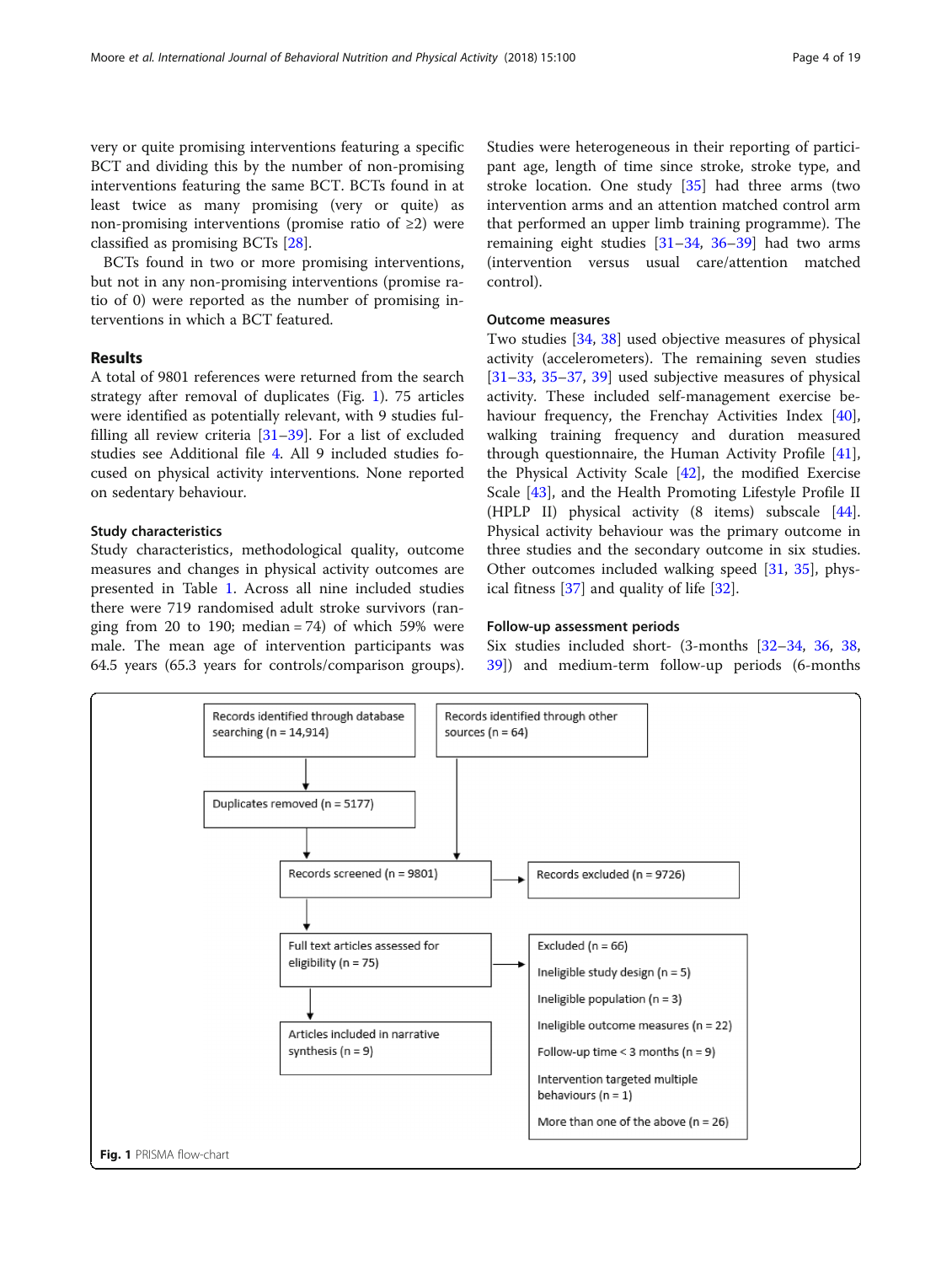<span id="page-4-0"></span>

|                                      | Table 1 Summary of study characteristics, quality measures and outcomes                                                                                                                                                                |                                                                                                                       |                                                                                           |                                                                                                                                                                                                            |                                                                                                              |                                                                                                    |                                                                                                                               |
|--------------------------------------|----------------------------------------------------------------------------------------------------------------------------------------------------------------------------------------------------------------------------------------|-----------------------------------------------------------------------------------------------------------------------|-------------------------------------------------------------------------------------------|------------------------------------------------------------------------------------------------------------------------------------------------------------------------------------------------------------|--------------------------------------------------------------------------------------------------------------|----------------------------------------------------------------------------------------------------|-------------------------------------------------------------------------------------------------------------------------------|
| Study                                | Study characteristics                                                                                                                                                                                                                  | measures<br>Quality                                                                                                   | Intervention (brief<br>description)                                                       | Control (brief description)                                                                                                                                                                                | Primary outcome measure                                                                                      | PA outcome<br>measures                                                                             | Changes in PA outcome<br>measures                                                                                             |
| Very promising                       |                                                                                                                                                                                                                                        |                                                                                                                       |                                                                                           |                                                                                                                                                                                                            |                                                                                                              |                                                                                                    |                                                                                                                               |
| Olney et al. 2006<br>$\overline{31}$ | Follow-up times: 10 weeks,<br>Mean (SD) age in years:<br>M: 45 (62.5%), F: 27<br>6 months & 1 year<br>CC: 65.8(11.6)<br>IG: 38, CG: 36<br>Sample size:<br>IG: 63.5 (12)<br>Gender:<br>(37.5%)<br>$N = 74$                              | Methodological<br>quality ratings:<br>Unclear risk: 2<br>Fidelity score:<br>High risk: 3<br>3/16 (19%)<br>Low risk: 5 | 10-week supervised<br>strengthening and<br>conditioning<br>programme                      | 1-week supervised exercise<br>followed by a 9-week<br>exercise programme<br>unsupervised home                                                                                                              | Six-minute walking speed<br>(function)                                                                       | Profile (adjusted<br>Human Activity<br>activity score)                                             | significant increase in PA in IG<br>At 12 months, there was a<br>compared to $CG (p < 0.05)$                                  |
| Quite promising                      |                                                                                                                                                                                                                                        |                                                                                                                       |                                                                                           |                                                                                                                                                                                                            |                                                                                                              |                                                                                                    |                                                                                                                               |
| et al. 2011<br>Damush<br>32]         | Baseline, 3 months and<br>Mean (SD) age in years:<br>M: 62 (98%); F: 1 (2%)<br>Sample size: $N = 63$<br>Follow-up times:<br>IG: 30, CG: 33<br>IG: 67.3 (12.4)<br>CG: 64 (8.4)<br>6 months<br>Gender:                                   | Methodological<br>quality ratings:<br>Fidelity score:<br>6/16 (38%)<br>High risk: 1<br>Low risk: 4<br>Unclear: 3      | 12-week stroke self-<br>on increasing self-<br>program focusing<br>management<br>efficacy | 6 bi-weekly telephone calls for<br>secondary stroke prevention.<br>participants were asked how<br>materials & pamphlets on<br>they were doing that day<br>Stroke-related education<br>12 wks, during which | Stroke-specific quality of<br>life, assessed using the<br>SSQOL (quality of life)                            | exercise behaviour<br>week measured<br>within the past<br>using validated<br>Frequency of<br>scale | CG (no significant difference)<br>increased in IG compared to<br>At 3 and 6 months, PA                                        |
| Ludwig et al. 2016<br>$[33]$         | Group specific information<br>4 weeks, 3 months and<br>Mean age in years: 51.5<br>Gender: information<br>Sample size: $N = 20$<br>Follow-up times:<br>6 months after<br>SD unavailable<br>rehabilitation<br>unavailable<br>unavailable | Methodological<br>quality ratings:<br>Fidelity score:<br>Unclear risk: 4<br>High risk: 2<br>9/16 (56%)<br>Low risk: 2 | course of Nordic<br>delivered after a<br>training session<br>A theory-based<br>walking    | based on positive gain and a<br>power point presentation on<br>ace-to-face training session<br>Control group participants<br>were invited to a single<br>the health benefits of<br>physical activity       | frequency and duration of<br>each set per week, using<br>questionnaire (PA<br>Walking-training<br>behaviour) | set per week, using<br>duration of each<br>Walking-training<br>frequency and<br>questionnaire      | tendency toward increased PA<br>Stroke patients in IG showed<br>CG (no significant difference)<br>levels compared to those in |
| et al. 2016<br>Morén<br>[34]         | 3 months and 6 months<br>M: 41 (47%); F: 47 (53%)<br>Mean age (SD) in years:<br>Sample size: $N = 88$<br>Follow-up times:<br>IC: 44, CG: 44<br>CG: 72.3 (8.3)<br>IG: 69.9(9.1)<br>Gender:                                              | Methodological<br>quality ratings:<br>Unclear risk: 2<br>Fidelity score:<br>Low risk: 6<br>High risk: 1<br>7/16 (44%) | Delivery of Physical<br>activity Prescription<br>(PaP)                                    | Usual care                                                                                                                                                                                                 | Actigraph activity monitor<br>MVPA assessed by<br>worn on back (PA<br>behaviour)                             | per day, assessed<br>MVPA and steps<br>activity monitor<br>worn on back<br>by Actigraph            | tendency towards an increase<br>in steps per day compared to<br>CG (no significant difference)<br>At 6 months, IG showed      |
| Severinsen et al.<br>2014 [35]       | IG1: 13, IG2: 14, CG: 16<br>Sample size: $N = 43$<br>Gender:                                                                                                                                                                           | Methodological<br>Fidelity score:<br>5/16 (31%)                                                                       | Aerobic training<br>progressive<br>$(IG 1)$ or                                            | Low-intensity sham training                                                                                                                                                                                | and fast 10-min walking<br>6-min walking distance<br>speed (function)                                        | Physical Activity<br>expressed as<br>Scale scores                                                  | All groups showed significant<br>increases in PA at study end<br>(P < 0.05). No significant                                   |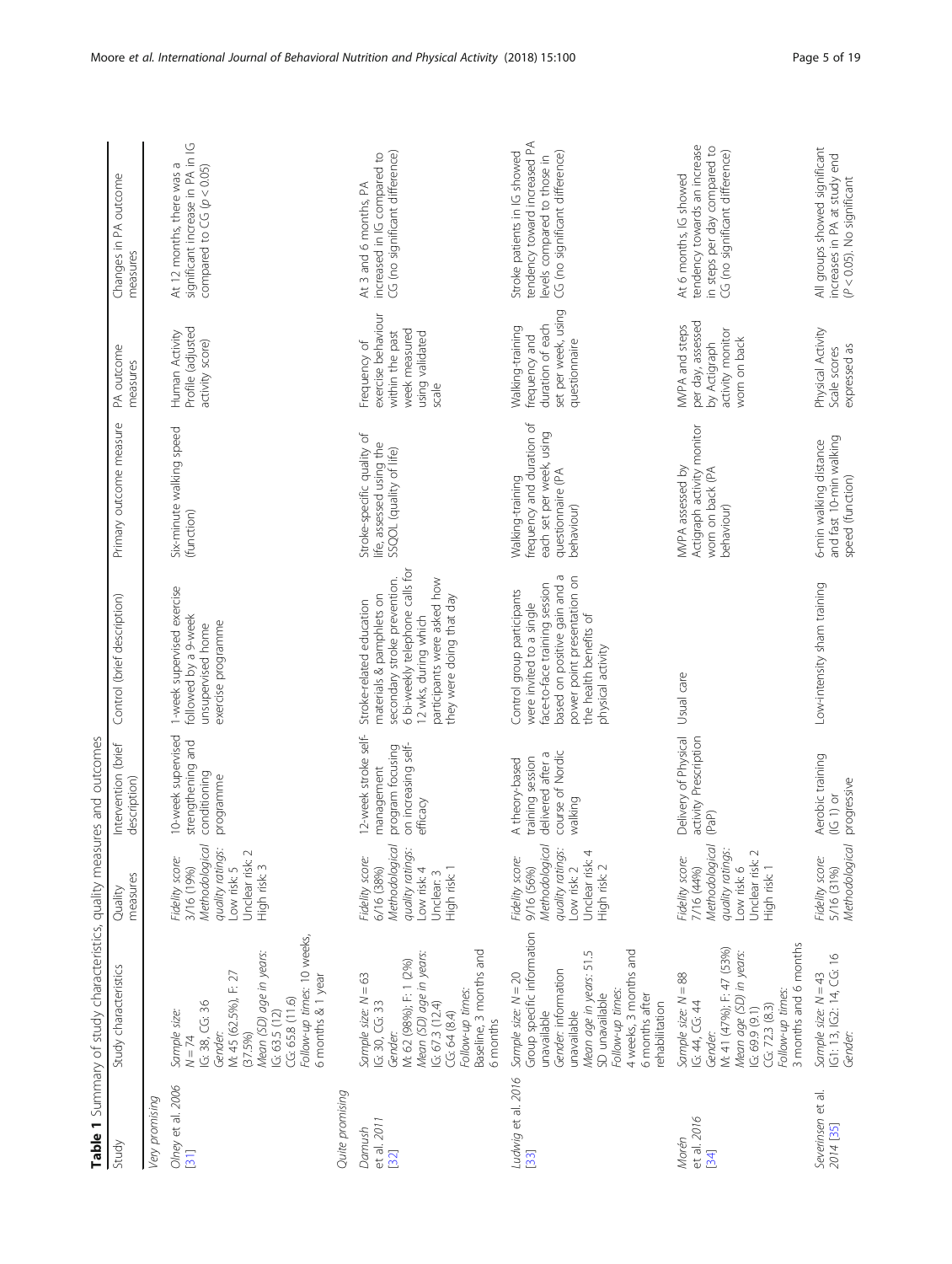|                                 | Table 1 Summary of study characteristics, quality measures and outcomes (Continued)                                                                                                                          |                                                                                                                        |                                                            |                                                                                         |                                                                                                                       |                                                                                                       |                                                                                                                              |
|---------------------------------|--------------------------------------------------------------------------------------------------------------------------------------------------------------------------------------------------------------|------------------------------------------------------------------------------------------------------------------------|------------------------------------------------------------|-----------------------------------------------------------------------------------------|-----------------------------------------------------------------------------------------------------------------------|-------------------------------------------------------------------------------------------------------|------------------------------------------------------------------------------------------------------------------------------|
| Study                           | Study characteristics                                                                                                                                                                                        | measures<br>Quality                                                                                                    | Intervention (brief<br>description)                        | Control (brief description)                                                             | Primary outcome measure                                                                                               | PA outcome<br>measures                                                                                | Changes in PA outcome<br>measures                                                                                            |
|                                 | Median (IQR) age in years:<br>M: 31 (72%); F: 12 (28%)<br>Follow-up times:<br>(G1: 69 (50-80)<br>$IG2: 68 (57 - 78)$<br>$CG: 66 (52 - 80)$<br>1 year                                                         | quality ratings:<br>Unclear risk: 2<br>High risk: 3<br>Low risk: 3                                                     | resistance training<br>(IG 2)                              |                                                                                         |                                                                                                                       | equivalents<br>metabolic                                                                              | between-group difference                                                                                                     |
| Wan et al<br>2016 [36]          | 3 months and 6 months<br>M: 57 (71%); F: 23 (29%)<br>Mean age (SD) in years:<br>Sample size: $N = 91$<br>CG: 60.24 (12.57)<br>IG: 59.07 (12.36)<br>Follow-up times:<br>IG: 46, CG: 45<br>Gender:             | Methodological<br>quality ratings:<br>Jnclear risk: 1<br>Fidelity score:<br>Low risk: 6<br>High risk: 1<br>6/16 (38%)  | telephone follow-<br>Goal-setting<br>up program            | Usual care and educational<br>stroke brochures (IG & CG)                                | Promoting Lifestyle Profile<br>Il <sup>3</sup> (lifestyle behaviour)<br>Health behaviour assessed<br>using the Health | Promoting Lifestyle<br>activity subscale of<br>8 item physical<br>the Health<br>Profile II            | all groups at 3 and 6 months<br>$(P < 0.01)$ but no significant<br>PA increased significantly in<br>between-group difference |
| Non-promising                   |                                                                                                                                                                                                              |                                                                                                                        |                                                            |                                                                                         |                                                                                                                       |                                                                                                       |                                                                                                                              |
| Katz-Leurer et al.<br>2003 [37] | Mean age (SD) in years: 63<br>Group age characteristics<br>M: 50 (54%); F: 42 (46%)<br>Sample size: N = 92<br>Follow-up times:<br>IG: 46, CG: 46<br>unavailable<br>6 months<br>Gender:<br>$\widehat{\equiv}$ | Methodological<br>quality ratings:<br>Unclear risk: 4<br>Fidelity score:<br>5/16 (31%)<br>Low risk: 3<br>High risk: 1  | Early aerobic<br>training                                  | Usual care                                                                              | ergometer (physical fitness)<br>Physical fitness measured<br>by a graded stress test<br>performed on a cycle          | activities, using the<br>Frenchay Activities<br>Independence in<br>daily and social<br>Index          | No improvements in PA<br>observed in IG or CG                                                                                |
| Mudge et al.<br>2009 [38]       | unavailableFollow-up times:<br>M: 32 (55%); F: 26 (45%)<br>Sample size: N = 58<br>IG: 31, CG: 27<br>3 months<br>Age: data<br>Gender:                                                                         | Methodological<br>quality ratings:<br>Unclear risk: 1<br>Fidelity score:<br>12/16 (75%)<br>Low risk: 6<br>High risk: 1 | based rehabilitation<br>Circuit exercise                   | Attention-matched social<br>and educational sessions                                    | StepWatch activity monitor<br>Mean number of steps per<br>day measured with<br>(PA behaviour)                         | StepWatch activity<br>measured by the<br>Mean number of<br>steps per day as<br>monitor, PADS<br>score | No improvements in PA<br>observed in IG or CG                                                                                |
| 2007 [39]<br>Sit et al.         | M: 105 (55%); F: 85 (45%)<br>Mean age (SD) in years:<br>IG: 63.5 (12)<br>Baseline, 1 week,<br>Follow-up times:<br>IG: 107, CG: 83<br>CG: 65.8(11.6)<br>Sample size:<br>3 months<br>$N = 190$<br>Gender:      | Methodological<br>quality ratings:<br>Jnclear risk: 2<br>Fidelity score:<br>High risk: 3<br>9/16 (56%)<br>Low risk: 3  | secondary stroke<br>programme<br>Educational<br>prevention | stroke and stroke prevention<br>Usual care and provision of<br>information materials on | health monitoring practice;<br>health behaviours (lifestyle<br>Stroke knowledge; Self<br>behaviour)                   | Modified Exercise<br>Scale                                                                            | No improvements in PA<br>observed in IG or CG                                                                                |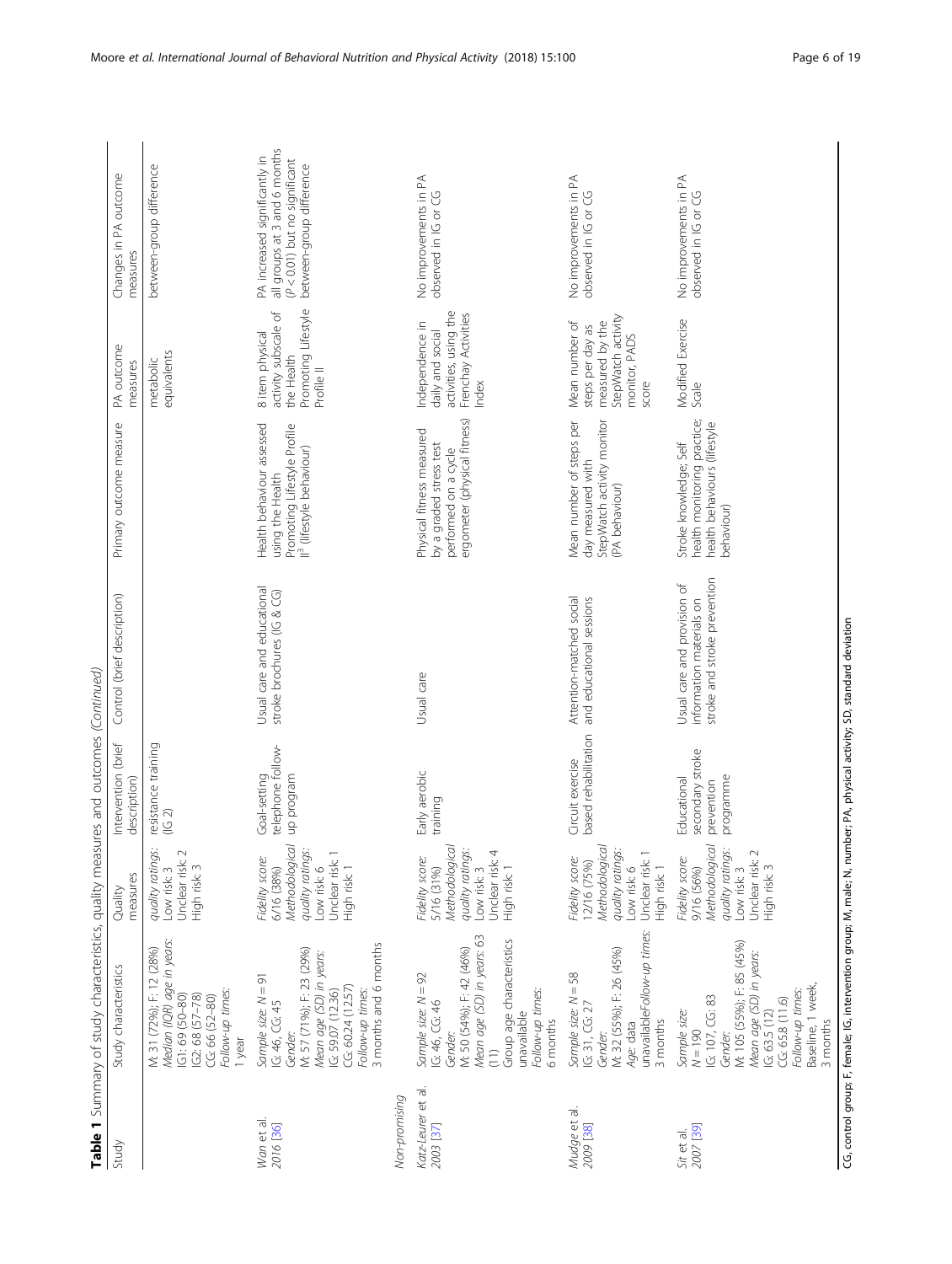[[31](#page-17-0)–[34](#page-17-0), [36](#page-17-0), [37](#page-17-0)]), with only two studies conducting long-term (12 months [\[31](#page-17-0), [35](#page-17-0)]) follow-up assessments.

# Risk of bias

The risk of bias assessment is presented in Fig. 2. Inter-rater coding reliability for risk of bias was 92%, indicating good agreement. All nine studies were rated as having a high or unclear risk of bias for the category "blinding of participants and personnel (performance bias): participants", which due to inherent difficulties with concealing group allocation is a common feature of behavioural intervention studies.

# Intervention promise

One intervention was rated as very promising [\[31](#page-17-0)], five as quite promising  $[32-36]$  $[32-36]$  $[32-36]$  $[32-36]$  $[32-36]$  and three as non-promising [[37](#page-17-0)–[39](#page-17-0)]. Inter-rater reliability for assessment of promise was 89% indicating excellent agreement between coders.

# Quality of intervention reporting

Total scores (out of 12) on the TIDieR checklist for each study are presented in Table [2.](#page-7-0) Table [3](#page-10-0) provides a summary of the frequencies for each TIDieR item according to intervention promise ratings.

The median score for all nine interventions, and those rated as quite promising and non-promising was 9.5/12  $(IQR = 1)$ . The intervention rated as very promising [[31](#page-17-0)] scored 8/12 on TIDieR categories Of the five quite promising interventions, one [[32](#page-17-0)] scored 12 on TIDieR; one scored 10 [[35\]](#page-17-0); one scored 9.5 [[36\]](#page-17-0); and two scored 9 [\[33](#page-17-0), [34\]](#page-17-0). The non-promising interventions scored 10 [[38\]](#page-17-0), 9.5 [\[39\]](#page-17-0) and 9 [[37\]](#page-17-0) on TIDieR categories.

# Summary of intervention components using the TIDieR framework

# TIDieR item 1: Brief name

Table [2](#page-7-0) provides the brief names of all the included interventions.

# TIDieR item 2: Why

Two of the nine studies [\[32,](#page-17-0) [33\]](#page-17-0), both rated as quite promising, made an explicit reference to a behaviour change theory. The first [[33\]](#page-17-0) was developed in accordance with the Health Action Process Approach [\[45\]](#page-17-0) and explicitly targeted motivation, volition, accomplishment planning and coping planning. The second intervention [[32\]](#page-17-0) was developed in accordance with Social Cognitive Theory [\[46](#page-17-0)], but targeted only two constructs of the theory: self-efficacy and self-regulation.

# TIDieR item 3: What (materials)

The very promising intervention [\[31\]](#page-17-0) used a heart rate monitor and a Borg Scale [[47\]](#page-17-0). One quite promising intervention did not describe any intervention materials used [[32\]](#page-17-0). Three quite promising interventions used paper-based tools: a written standardised manual [\[33](#page-17-0)]; oral and written information on stroke and physical inactivity risk factors [\[34](#page-17-0)]; and educational stroke brochures in the intervention and control groups [[36](#page-17-0)]. The remaining quite promising intervention [[35\]](#page-17-0) used gym-based equipment and physical activity monitoring systems including a cycle ergometer, resistance training machine, digital timing devices, isometric dynamometer, online respiratory gas exchange analyser and a heart rate monitor.

One non-promising intervention [[38\]](#page-17-0) did not describe any materials. The remaining two used a leg cycle ergometer and

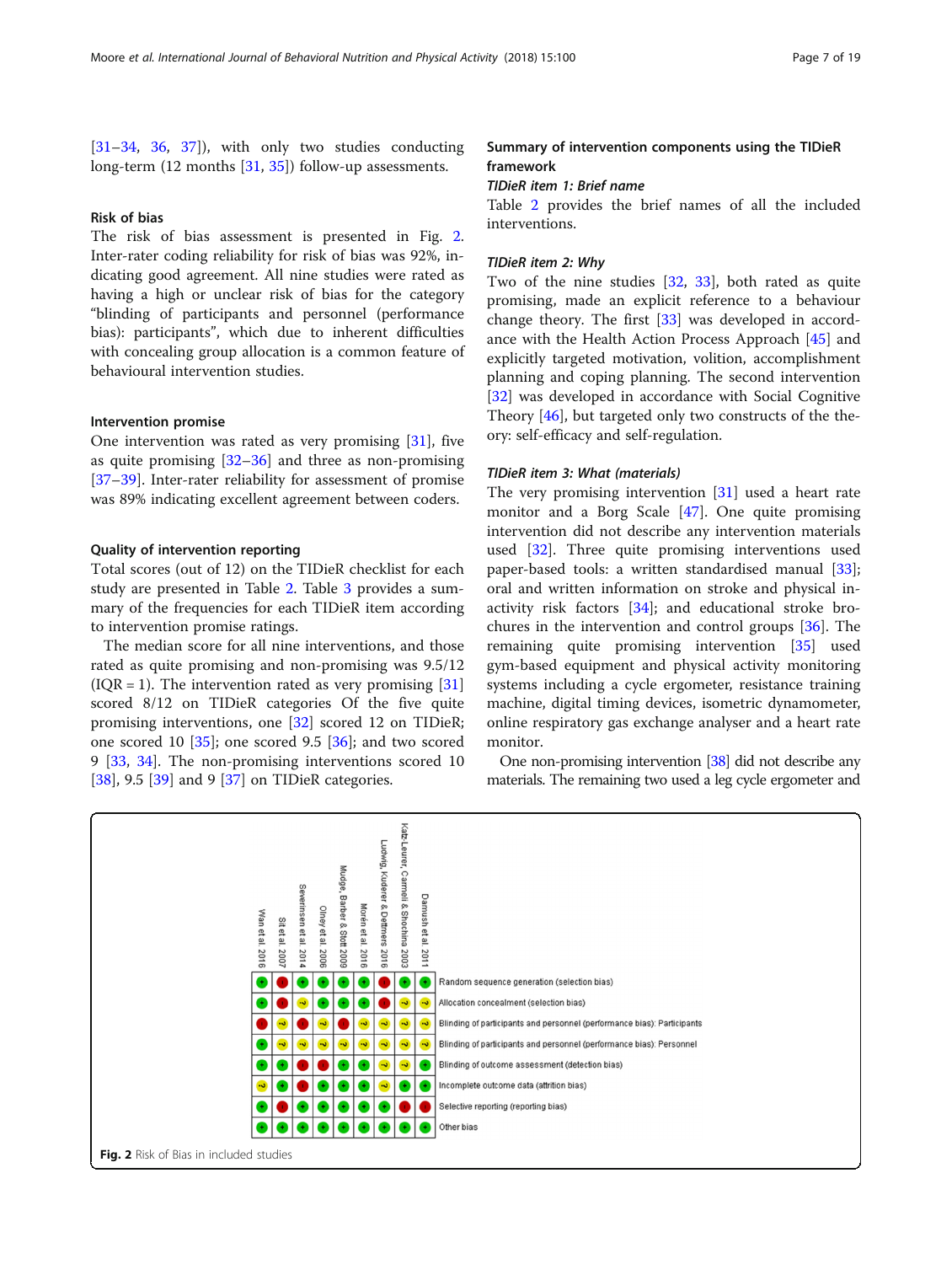<span id="page-7-0"></span>

|                                                                 | Table 2 Intervention details described by TIDieR components                                                                                                                                                                                             |                                                                                                                                                                                                                                                                                                                                                                                                                                                                                                                                                                                  |                                                                                                                                                                                                                                                                                                                                           |
|-----------------------------------------------------------------|---------------------------------------------------------------------------------------------------------------------------------------------------------------------------------------------------------------------------------------------------------|----------------------------------------------------------------------------------------------------------------------------------------------------------------------------------------------------------------------------------------------------------------------------------------------------------------------------------------------------------------------------------------------------------------------------------------------------------------------------------------------------------------------------------------------------------------------------------|-------------------------------------------------------------------------------------------------------------------------------------------------------------------------------------------------------------------------------------------------------------------------------------------------------------------------------------------|
| Study                                                           | Item 1 and 2 TIDieR: Brief name and why<br>(including theory)                                                                                                                                                                                           | Item 3-9 TIDieR <sup>e</sup> : What (materials and procedures),<br>who provided, how, where, when & how much,<br>tailoring                                                                                                                                                                                                                                                                                                                                                                                                                                                       | BCT <sub>S</sub>                                                                                                                                                                                                                                                                                                                          |
| Very promising                                                  |                                                                                                                                                                                                                                                         |                                                                                                                                                                                                                                                                                                                                                                                                                                                                                                                                                                                  |                                                                                                                                                                                                                                                                                                                                           |
| Olney et al. 2006 [31]<br><b>TIDieR</b> score:<br>8/12 (67%)    | programs improve PA in the short-term but<br>Brief name: Face to face structured exercise<br>exercise<br>long-term effectiveness has not been<br>Why: It is known that supervised<br>Theory: None described<br>programme<br>established                 | 3 days/week. Mean time since stroke: > 12 months<br>incorporating warm up, aerobic exercises, strength<br>Procedures: Structured group exercise programme<br>Tailoring: Tailored to each subject's needs and<br>When & How much: 10 weeks, 1.5 h sessions,<br>Where: Canada (North America), outpatient<br>Materials: Heart rate monitor, Borg Scale<br>adjusted weekly as indicated<br>Who: Not described<br>training, cool down<br>How: Face to face<br>rehab centre                                                                                                           | perform the behaviour, demonstration of the behaviour,<br>Self-monitoring of outcome of behaviour, biofeedback,<br>behavioural practice/rehearsal, graded tasks, adding<br>social support (unspecified), instruction on how to<br>objects to the environment ( $n = 8$ )                                                                  |
| Quite promising                                                 |                                                                                                                                                                                                                                                         |                                                                                                                                                                                                                                                                                                                                                                                                                                                                                                                                                                                  |                                                                                                                                                                                                                                                                                                                                           |
| Damush et al. 2011 [32]<br>12/12 (100%)<br><b>TIDieR</b> score: | not adequately control their stroke risk<br>Why: Most stroke or TIA survivors do<br>Brief name: Telephone PA supported<br>Theory: Social Cognitive Theory<br>self-management<br>factors                                                                 | Time since stroke: Participants were recruited < 1 month<br>Where: USA (North America), veteran outpatient clinics<br>post stroke and started the intervention on discharge.<br>When & how much: 12 weeks, 6 bi-weekly sessions.<br>Who: Nurse, assistant physician, and Master's level<br>Procedures: Discussions focussing on increasing<br>Tailoring: Personalised to levels of self-efficacy<br>Exact time post stroke was not described.<br>self-efficacy were conducted<br>Materials: None described<br>How: By telephone<br>social scientist                              | consequences, information about emotional consequences,<br>consequences, information about social and environmental<br>Goal setting (behaviour), problem solving, action planning,<br>review behaviour goal, feedback on behaviour, social<br>support (unspecified), information about health<br>graded tasks, credible source $(n = 11)$ |
| Ludwig et al. 2016 [33]<br><b>TDieR</b> score:<br>9/12 (75%)    | its applicability to neurological patients is<br>long-term orthopaedic rehabilitation but<br>Theory: Health Action Process Approach<br>Brief name: Face to face PA supported<br>Why: Accomplishment planning aids<br>self-management<br>unknown         | overcoming obstacles. These were applied to promote<br>When & how much: 1 session, 80-90 min. Mean time<br>motivational strategies: positive gain; planning of<br>training programme based on five volitional and<br>training dates; if then plans; anticipation and<br>Tailoring: Action plan tailored to participants<br>Procedures: Participants completed a group<br>Materials: Written standardised manual<br>the uptake of walking in everyday life.<br>How: Face to face in groups of 2-5<br>since stroke: $> 12$ months<br>Where: Germany (Europe)<br>Who: Not described | Goal setting (behaviour), problem solving, action planning,<br>self-monitoring of behaviour, social support (unspecified)<br>$(n = 5)$                                                                                                                                                                                                    |
| Morén et al. 2016 [34]<br><b>TIDieR</b> score:<br>9/12 (75%)    | conditions<br>including metabolic syndrome, which is a<br>(PaP)<br>Brief name: Face to face PA supported<br>Why: Physical activity Prescription<br>has been found to benefit health<br>Theory: None described<br>self-management<br>risk factor for TIA | Materials: Oral and written information on stroke and<br>Procedures: PaP was delivered to participants in the<br>intervention group one week after discharge<br>physical inactivity risk factors, accelerometer<br>How: Face to face and self-management<br>Who provided: Physical therapist<br>Where: Sweden (Europe)                                                                                                                                                                                                                                                           | behaviour, instruction on how to perform the behaviour,<br>Goal setting (behaviour), action planning, feedback on<br>behavioural practice/rehearsal, credible source (n = 6)                                                                                                                                                              |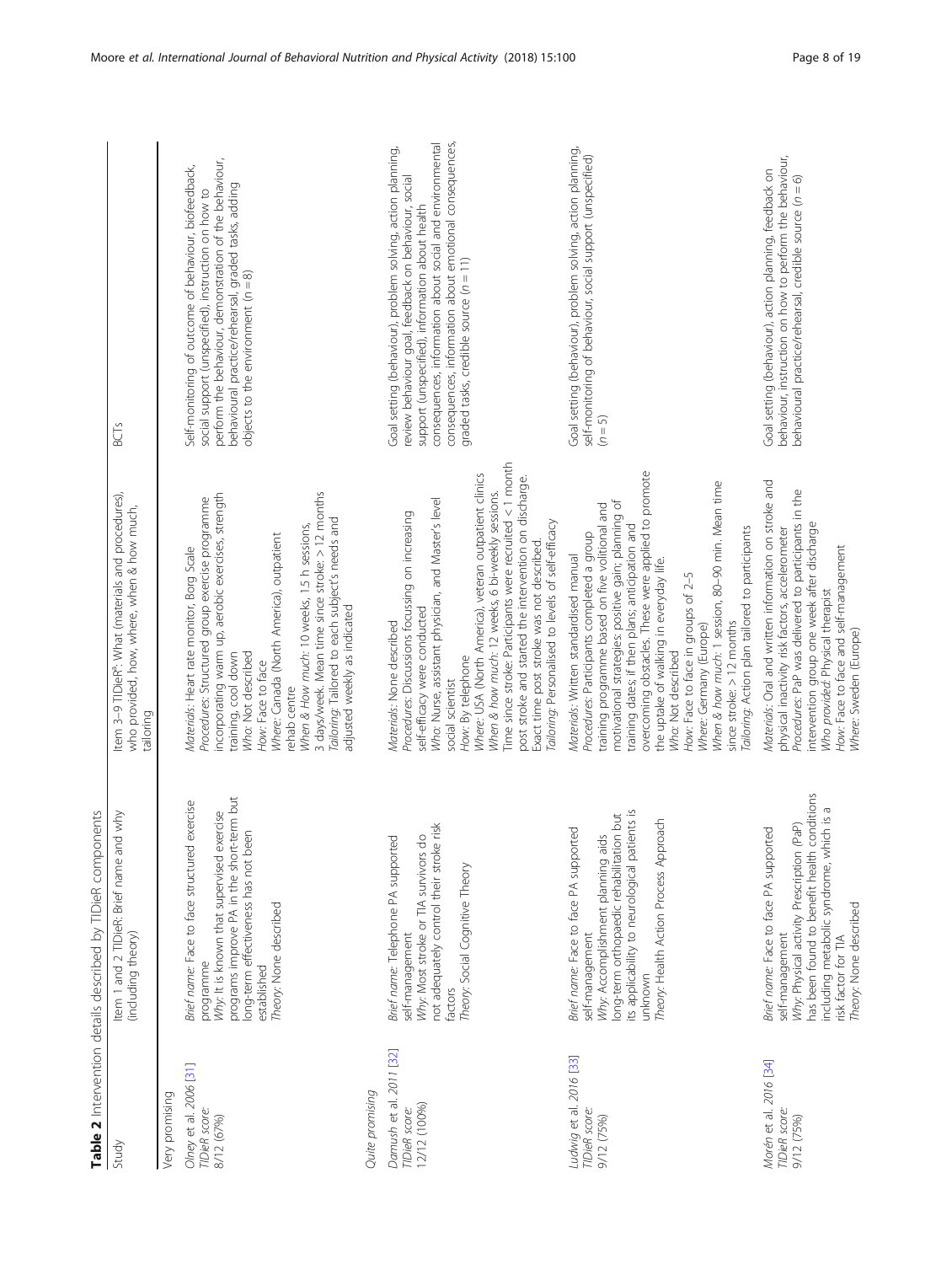| Study                                                              | Table 2 Intervention details described by TIDieR components (Continued)<br>and 2 TIDieR: Brief name and why<br>(including theory)<br>Item 1                                                                                                                                                                                 | item 3-9 TIDieR <sup>2</sup> : What (materials and procedures),<br>who provided, how, where, when & how much,<br>tailoring                                                                                                                                                                                                                                                                                                                                                                                                                                         | BCT <sub>S</sub>                                                                                                                                                                                                                                            |
|--------------------------------------------------------------------|-----------------------------------------------------------------------------------------------------------------------------------------------------------------------------------------------------------------------------------------------------------------------------------------------------------------------------|--------------------------------------------------------------------------------------------------------------------------------------------------------------------------------------------------------------------------------------------------------------------------------------------------------------------------------------------------------------------------------------------------------------------------------------------------------------------------------------------------------------------------------------------------------------------|-------------------------------------------------------------------------------------------------------------------------------------------------------------------------------------------------------------------------------------------------------------|
|                                                                    |                                                                                                                                                                                                                                                                                                                             | participant's own goal, and 1-2 prescribed activities<br>Tailoring: PaP was based on evidence including:<br>reason for PaP, assessment of current PA level,<br>When & how much: 1 session, 2 weeks after<br>discharge. Time since stroke: not described                                                                                                                                                                                                                                                                                                            |                                                                                                                                                                                                                                                             |
| Severinsen et al. 2014 [35]<br><b>TIDieR</b> score:<br>10/12 (83%) | and if changes are maintained in the long-term<br>resistance training directly impact ambulation<br>exercise<br>and<br>Brief name: Face to face structured<br>Why: It is unclear whether aerobic<br>Theory: None described<br>programme                                                                                     | Procedures: Participants performed supervised group<br>When & how much: 12 weeks, 3 times/week, 5 min<br>resistance training machine, digital timing devices,<br>Tailoring: Tailored to heart rate and one-repetition<br>Where: Denmark (Europe), stroke research centre<br>isometric dynamometer, online respiratory gas<br>1 h training. Time since stroke: 6-36 months<br>exchange analyser, heart rate monitor<br>Who provided: Physiotherapist<br>exercises at training facilities<br>Materials: Cycle ergometer,<br>How: Face to face<br>maximum<br>warm up, | Biofeedback, instruction on how to perform the behaviour,<br>demonstration of the behaviour, behavioural practice/<br>rehearsal $(n = 4)$                                                                                                                   |
| Wan et al. 2016 [36]<br>9.5/12 (79%)<br><b>TIDieR</b> score:       | long-term. Goal setting and telephone follow-<br>health behaviour guidelines, especially in the<br>up are effective in other areas but have not<br>follow<br>been investigated in relation to stroke<br>Brief name: Telephone PA supported<br>Why: Many stroke patients do not<br>Theory: None described<br>self-management | 1 week, 1 month and 3 months after discharge, each<br>asting 15-20 min. Time since stroke: not described<br>Tailoring: Patients were involved in the goal setting<br>When & how much: 3 months, 3 telephone calls at<br>Materials: Educational stroke brochures (IG & CG)<br>Procedures: Goal-setting follow-up program<br>Where: China (Asia), community based<br>and action planning process<br>delivered by telephone<br>Who provided: Nurse<br>How: By telephone                                                                                               | information about social and environmental consequences,<br>Goal setting (behaviour), action planning, social support<br>behaviour, information about health consequences,<br>(unspecified), instruction on how to perform the<br>credible source $(n = 7)$ |
| Non-promising                                                      |                                                                                                                                                                                                                                                                                                                             |                                                                                                                                                                                                                                                                                                                                                                                                                                                                                                                                                                    |                                                                                                                                                                                                                                                             |
| Katz-Leurer et al. 2003 [37]<br><b>TIDieR</b> score:<br>9/12 (75%) | exercise programme on functional capacity and<br>Why. To determine the influence of an early<br>exercise<br>Brief name: Face to face structured<br>long-term activity participation<br>Theory: None described<br>programme                                                                                                  | When & how much: 8 weeks; Weeks 1 & 2: 5 times/week,<br>10 mins/day increasing to 20; Weeks 3-8: 3 times/week,<br>30 mins/day, 60%/heart rate reserve. Time since stroke:<br>Procedures: In addition to usual care, patients trained<br>Tailoring: Tailored to each individual based on initial<br>Materials: Leg cycle ergometer, heart rate monitor<br>Where: Israel (Asia), inpatient rehab department<br>Who provided: Physiotherapist<br>on a leg cycle ergometer<br>How: Face to face<br>oike stress test<br>$< 1$ month                                     | Action Planning, monitoring of others without feedback,<br>demonstration of the behaviour, behavioural practice/<br>instruction on how to perform the behaviour,<br>rehearsal, graded tasks (n = 6)                                                         |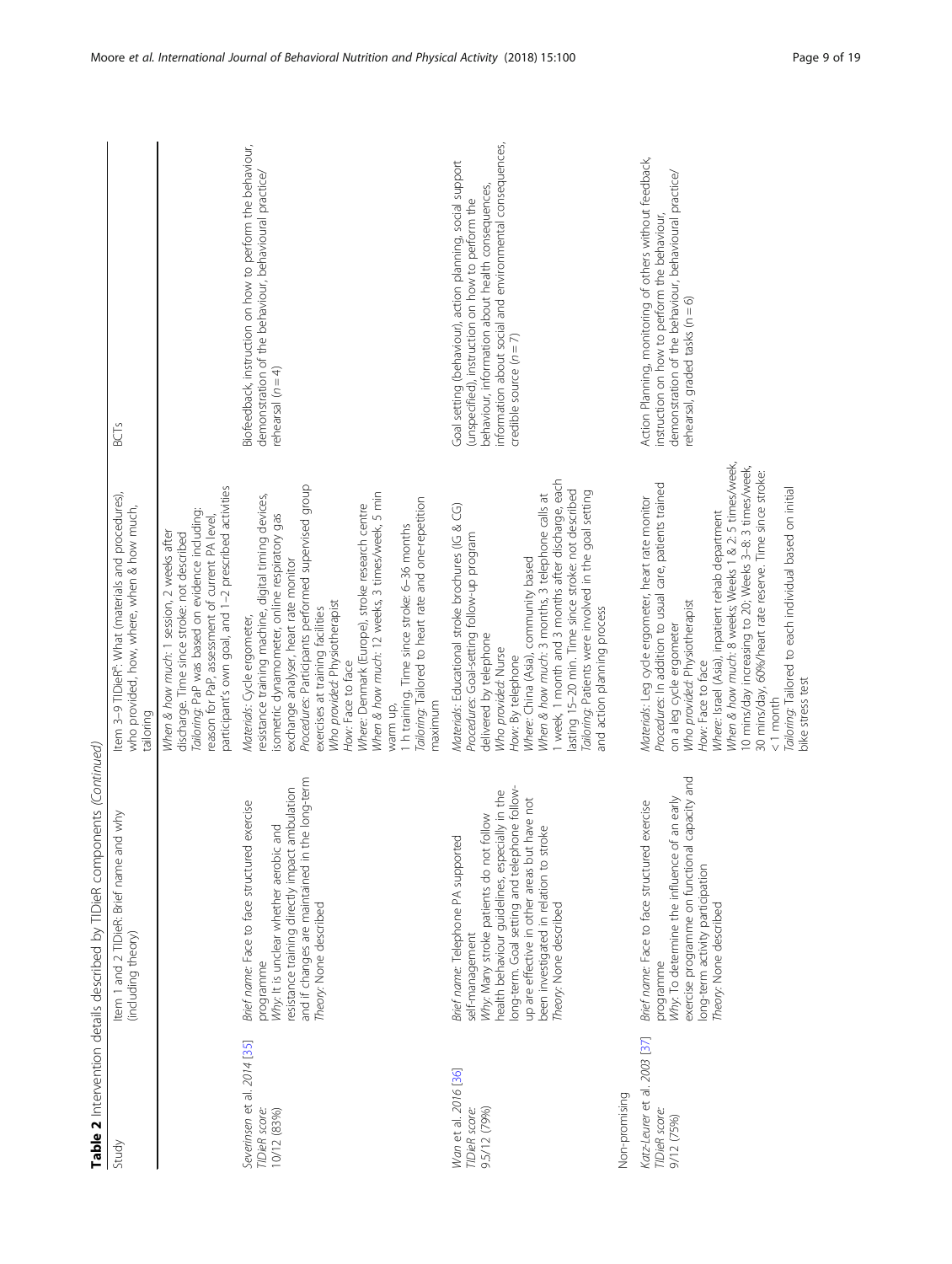|                                                               | Table 2 Intervention details described by TIDieR components (Continued)                                                                                                                                                                       |                                                                                                                                                                                                                                                                                                                                                                                                                                                                                               |                                                                                                                                                                                                                                                   |
|---------------------------------------------------------------|-----------------------------------------------------------------------------------------------------------------------------------------------------------------------------------------------------------------------------------------------|-----------------------------------------------------------------------------------------------------------------------------------------------------------------------------------------------------------------------------------------------------------------------------------------------------------------------------------------------------------------------------------------------------------------------------------------------------------------------------------------------|---------------------------------------------------------------------------------------------------------------------------------------------------------------------------------------------------------------------------------------------------|
| Study                                                         | Item 1 and 2 TIDieR: Brief name and why<br>(including theory)                                                                                                                                                                                 | Item 3-9 TIDieR <sup>2</sup> : What (materials and procedures),<br>who provided, how, where, when & how much,<br>tailoring                                                                                                                                                                                                                                                                                                                                                                    | BCTs                                                                                                                                                                                                                                              |
| Mudge et al. 2009 [38]<br><b>TIDieR</b> score:<br>10/12 (83%) | translate to home or community environment PA<br>Why: To determine whether gains in function<br>d programme<br>Brief description: Face to face structured<br>resulting from an exercise based<br>Theory: None described<br>exercise programme | When & how much: 4 weeks, 3 times/week, 50-60 min<br>Tailoring: Sessions graded to each participant's ability<br>sessions with 30 mins of exercise. Time since stroke:<br>Where: New Zealand (Australasia), outpatient clinics<br>Procedures: Participants took part in group exercise<br>sessionsWho provided: not adequately described<br>and progressed as tolerated<br>Materials: None described<br>How: Face to face<br>$> 6$ months                                                     | Social support (unspecified), instruction on how to<br>behaviour, behavioural practice/rehearsal, graded<br>perform the behaviour, demonstration of the<br>$r = 5$                                                                                |
| Sit et al 2007 [39]<br>9.5/12 (79%)<br><b>TIDieR</b> score:   | supported<br>Brief description: Face to face PA<br>Theory: None described<br>Why: Not described<br>self-management                                                                                                                            | When & how much: 8 weeks, 1 session/week, 2 h each,<br>Tailoring: The programme focused on individual goal<br>in groups of 10-12. Time since stroke not described<br>held using teaching, games, experience sharing<br>Procedures: Educational group sessions were<br>Where: China (Asia), outpatient community<br>Materials: Personal log sheets, pedometer<br>How: Face to face and self-management<br>and experimental learning methods<br>setting and action plans<br>Who provided: Nurse | support (unspecified), instruction on how to perform<br>Problem solving, self-monitoring of behaviour, social<br>behavioural practice/rehearsal, adding objects to<br>the behaviour, demonstration of the behaviour,<br>the environment $(n = 7)$ |
|                                                               |                                                                                                                                                                                                                                               |                                                                                                                                                                                                                                                                                                                                                                                                                                                                                               |                                                                                                                                                                                                                                                   |

BCT, behaviour change technique; CG, control group; /G, intervention group; min(s), minutes; N, number; PA, physical activity; TA, transient ischaemic attack; PaP, physical activity prescription;<br>"Item 10 is not displayed aItem 10 is not displayed in this table as no studies reported any intervention modifications. Items 11 and 12, which measure intervention fidelity, are not displayed, as fidelity is assessed using the criteria defined by BCT, behaviour change technique; CG, control group; IG, intervention group; min(s), minutes; N, number; PA, physical activity; TIA, transient ischaemic attack; PaP, physical activity prescription; (Bellg et al., 2004 [[30](#page-17-0)])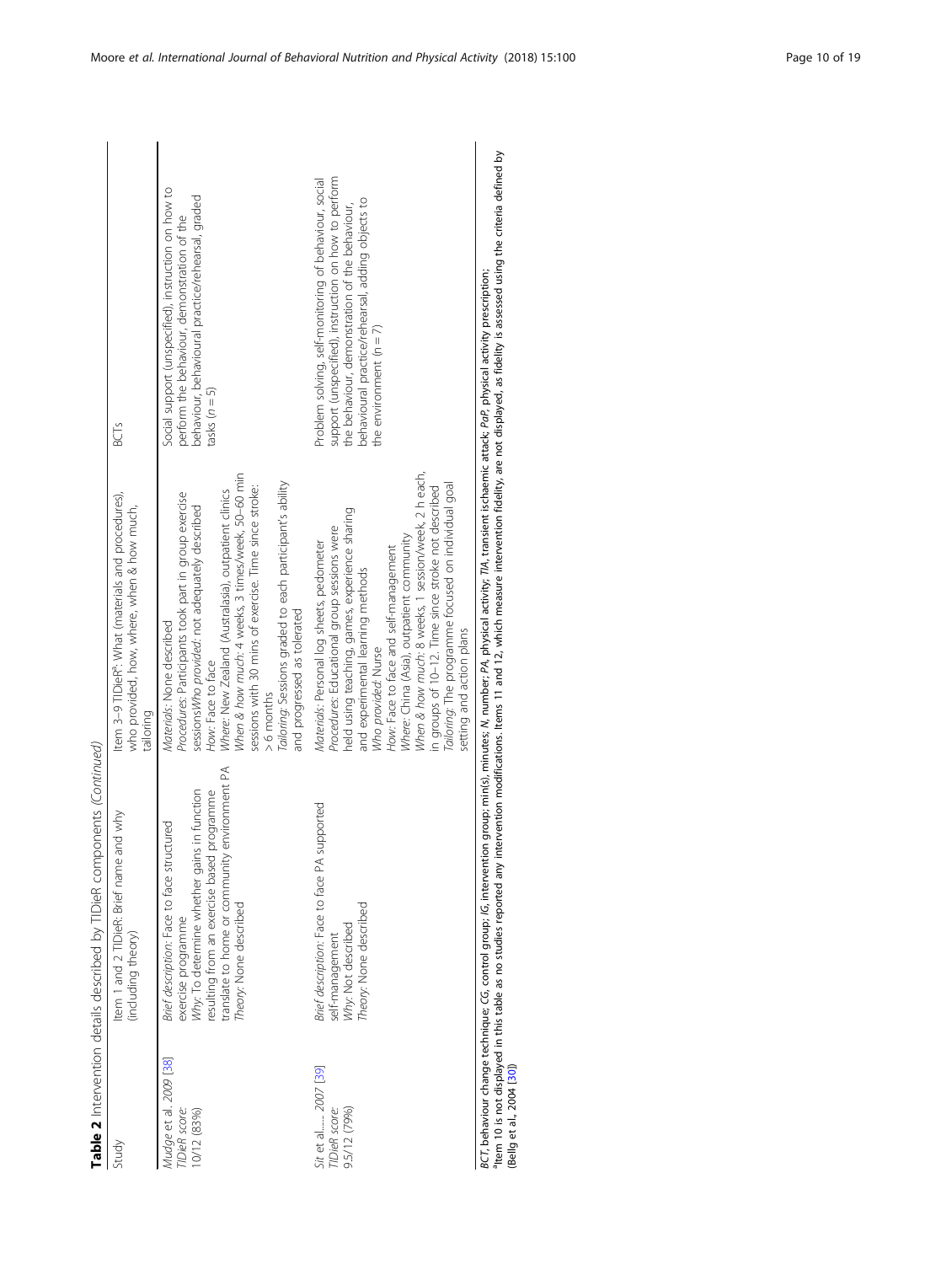| promise                   |                                                     |                   |                    |                   | promise (Continued)      |                                               |
|---------------------------|-----------------------------------------------------|-------------------|--------------------|-------------------|--------------------------|-----------------------------------------------|
| TIDieR item <sup>a</sup>  | Description                                         | Very<br>Promising | Quite<br>Promising | Non-<br>promising | TIDieR item <sup>a</sup> | Description                                   |
| Why                       | Adequately described                                |                   | 2                  |                   |                          | Israel                                        |
| (rationale/<br>theory)    | Not adequately<br>described                         | 1                 | 3                  | 3                 |                          | New Zealand                                   |
| What<br>(materials)       | Borg scale & heart rate<br>monitor                  | 1                 |                    |                   |                          | Outpatient<br>rehabilitation<br>clinic        |
|                           | Personal log sheets &<br>pedometer                  |                   |                    | 1                 |                          | Inpatient reha<br>centre                      |
|                           | Written standardised<br>manual                      |                   | 1                  |                   |                          | Stroke resear                                 |
|                           | Written information &<br>accelerometer              |                   | 1                  |                   |                          | Community b<br>Not adequate                   |
|                           | Educational brochures                               |                   | 1                  |                   |                          | described                                     |
|                           | Gym based<br>equipment & heart                      |                   | 1                  | 1                 | When & How<br>Much       | Delivered in s<br>session                     |
|                           | rate monitor                                        |                   |                    |                   |                          | Delivered ove<br>4 weeks                      |
|                           | Not adequately<br>described                         |                   | 1                  | 1                 |                          | Delivered ove<br>8 weeks                      |
| What<br>(procedures)      | Structured exercise<br>sessions                     | 1                 | 1                  | 2                 |                          | Delivered ove<br>10 weeks                     |
|                           | Group discussions<br>focused on self-<br>efficacy   |                   | 1                  |                   |                          | Delivered ove<br>12 weeks                     |
|                           | Motivational and<br>volitional strategies           |                   | 1                  |                   |                          | Delivered in a<br>stages                      |
|                           | Physical activity<br>Prescription                   |                   | 1                  |                   |                          | Delivered in a<br>stages                      |
|                           | Goal-setting<br>telephone follow-up<br>program      |                   | 1                  |                   |                          | Stroke stage<br>adequately d<br>1 contact ove |
|                           | Educational sessions                                |                   |                    | 1                 |                          | intervention o                                |
| Who<br>provided           | Nurse, assistant<br>physician & social<br>scientist |                   | 1                  |                   |                          | period<br>8 contacts ov<br>intervention o     |
|                           | Physiotherapist                                     |                   | 2                  | 1                 |                          | period                                        |
|                           | Nurse                                               |                   | 1                  | 1                 |                          | 12 contacts c<br>intervention o               |
|                           | Not adequately<br>described                         | 1                 | 1                  | 1                 |                          | period<br>24 contacts c                       |
| How (mode<br>of delivery) | Face to face exercise<br>sessions                   | 1                 | 1                  | 2                 |                          | intervention o<br>period                      |
|                           | Face to face<br>supported self-<br>management       |                   | 2                  | 1                 |                          | 28 contacts c<br>intervention o<br>period     |
|                           | Telephone supported<br>self-management              |                   | 2                  |                   |                          | 30 contacts c<br>intervention<br>period       |
| Where                     | Canada                                              | 1                 |                    |                   |                          | 36 contacts c                                 |
|                           | <b>USA</b>                                          |                   | 1                  |                   |                          | intervention o                                |
|                           | Germany                                             |                   | 1                  |                   |                          | period                                        |

Sweden 1 Denmark 1

China 1 1

<span id="page-10-0"></span>Table 3 TIDieR item descriptions in relation to intervention

# Table 3 TIDieR item descriptions in relation to intervention

| TIDieR item <sup>a</sup> | Description                                         | Very | Quite<br>Promising Promising | Non-<br>promising |
|--------------------------|-----------------------------------------------------|------|------------------------------|-------------------|
|                          | Israel                                              |      |                              | 1                 |
|                          | New Zealand                                         |      | 1                            |                   |
|                          | Outpatient<br>rehabilitation centre/<br>clinic      | 1    | 1                            | 1                 |
|                          | Inpatient rehabilitation<br>centre                  |      |                              | 1                 |
|                          | Stroke research centre                              |      | 1                            |                   |
|                          | Community based                                     |      | 1                            | 1                 |
|                          | Not adequately<br>described                         |      | 2                            |                   |
| When & How<br>Much       | Delivered in single<br>session                      |      | 2                            |                   |
|                          | Delivered over<br>4 weeks                           |      |                              | 1                 |
|                          | Delivered over<br>8 weeks                           |      |                              | 2                 |
|                          | Delivered over<br>10 weeks                          | 1    |                              |                   |
|                          | Delivered over<br>12 weeks                          |      | 3                            |                   |
|                          | Delivered in acute<br>stages                        |      |                              | 1                 |
|                          | Delivered in chronic<br>stages                      | 1    | 2                            | 1                 |
|                          | Stroke stage not<br>adequately described            |      | 3                            | 1                 |
|                          | 1 contact over<br>intervention delivery<br>period   |      | 2                            |                   |
|                          | 8 contacts over<br>intervention delivery<br>period  |      |                              | 1                 |
|                          | 12 contacts over<br>intervention delivery<br>period |      |                              | 1                 |
|                          | 24 contacts over<br>intervention delivery<br>period |      | 2                            |                   |
|                          | 28 contacts over<br>intervention delivery<br>period |      |                              | 1                 |
|                          | 30 contacts over<br>intervention delivery<br>period | 1    |                              |                   |
|                          | 36 contacts over<br>intervention delivery<br>period |      | 1                            |                   |
| Tailoring                | Tailored to<br>participants                         | 1    | 5                            | 3                 |
|                          | Not tailored to                                     |      |                              |                   |

participants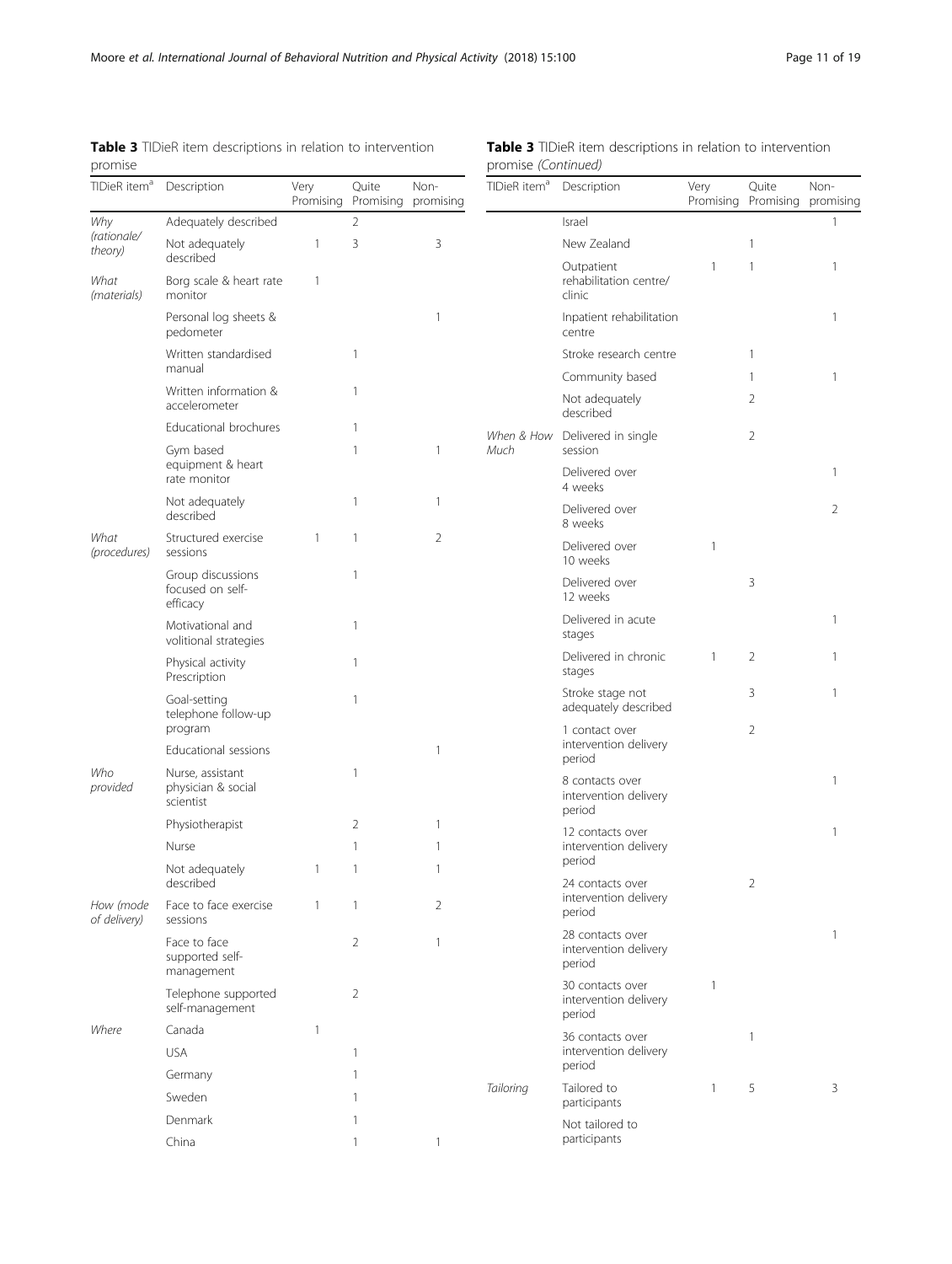Table 3 TIDieR item descriptions in relation to intervention promise (Continued)

| TIDieR item <sup>a</sup> Description |                                      | Verv | Quite<br>Promising Promising promising | Non- |
|--------------------------------------|--------------------------------------|------|----------------------------------------|------|
|                                      | Modifications Modifications reported |      |                                        |      |
|                                      | No modifications<br>reported         |      | 5                                      | ς    |

<sup>a</sup>ltems 11 & 12 on intervention fidelity are not displayed (assessed using Bellg et al. 2004 [\[30\]](#page-17-0)

a heart rate monitor [\[37](#page-17-0)], and personal log sheets and a pedometer [\[39\]](#page-17-0).

# TIDieR item 4: What (procedures)

The very promising intervention [\[31\]](#page-17-0) used structured exercise sessions beginning with warm up, followed by aerobic exercises, strength training and a cool down period. One quite promising intervention [\[35\]](#page-17-0) also used supervised group exercise sessions at training facilities. The other 4 quite promising interventions consisted of discussions focusing on increasing self-efficacy [\[32\]](#page-17-0); use of motivational and volitional strategies to promote the uptake of walking and maintenance in the long-term [[33](#page-17-0)]; providing participants with a physical activity prescription one week following discharge from hospital [\[34\]](#page-17-0); and delivery of a goal-setting follow-up programme over the telephone [[36](#page-17-0)].

The non-promising interventions [\[37](#page-17-0)–[39\]](#page-17-0) involved leg cycle ergometer training; group exercise sessions; and educational sessions using teaching, games, experience sharing and experimental learning methods.

# TIDieR item 5: Who provided

The interventionist in the very promising intervention [[31](#page-17-0)] one of the non-promising interventions [[38](#page-17-0)] was not reported. In the quite promising interventions the interventionists were nurses [[32,](#page-17-0) [36](#page-17-0)]; an assistant physician [[32](#page-17-0)]; a master's level social scientist [\[32](#page-17-0)]; physical therapist [[34](#page-17-0)] and a physiotherapist [\[35](#page-17-0)]. In two non-promising interventions the interventionists were a physiotherapist [[37](#page-17-0)] and a nurse [\[39](#page-17-0)].

# TIDieR item 6: How

The very promising intervention used face-to-face structured exercise sessions. Four quite promising interventions used supported self-management delivered face-to-face [\[33](#page-17-0), [34](#page-17-0)] or telephone [[32](#page-17-0), [36](#page-17-0)]. The final quite promising intervention used face-to-face structured exercise sessions [\[35](#page-17-0)]. The non-promising interventions [[37](#page-17-0)–[39](#page-17-0)] used face-to-face structured exercise sessions/supported self-management.

### TIDieR item 7: Where

Studies originated from Canada [[31](#page-17-0)], USA [\[32\]](#page-17-0), Germany [[33](#page-17-0)], Sweden [[34](#page-17-0)], Denmark [\[35\]](#page-17-0), China [\[36,](#page-17-0) [39](#page-17-0)], Israel  $[37]$  $[37]$  $[37]$  and New Zealand  $[38]$ .

The very and quite promising interventions were conducted within outpatient rehabilitation centres [\[31](#page-17-0), [32](#page-17-0)], a stroke research centre [[35\]](#page-17-0) or the community [\[36](#page-17-0)]. The location where the intervention conducted was not adequately described in two studies [[33,](#page-17-0) [34](#page-17-0)]. The non-promising interventions were conducted in inpatient [[37\]](#page-17-0) or outpatient rehabilitation centre [[38\]](#page-17-0), and the community [\[39](#page-17-0)].

# TIDieR item 8: When and how much

The very promising intervention [[31\]](#page-17-0) was delivered over 10 weeks. The quite promising interventions were delivered over 12 weeks [\[32](#page-17-0), [35](#page-17-0), [36\]](#page-17-0) or a single session [[33](#page-17-0), [34\]](#page-17-0). The very promising [[31](#page-17-0)] and two quite promising interventions [\[33](#page-17-0), [35\]](#page-17-0) were delivered during the chronic stages of stroke recovery (> 6 months post-stroke). Three quite promising interventions [[32,](#page-17-0) [34](#page-17-0), [36](#page-17-0)] did not adequately describe the length of time since stroke.

The non-promising interventions were delivered over 4 weeks [[38](#page-17-0)] and 8 weeks [[37](#page-17-0), [39\]](#page-17-0). Non-promising interventions were conducted in the acute  $( $1$  month$ post-stroke [[37\]](#page-17-0)) and chronic stages of stroke recovery  $(> 6$  months post-stroke  $[38]$  $[38]$ , and one did not describe the length of time since stroke [[39\]](#page-17-0).

Intensity as a function of number of contacts with participants over the intervention delivery periods for very and quite promising interventions were 1 [\[33,](#page-17-0) [34\]](#page-17-0), 24 [[32](#page-17-0), [36](#page-17-0)], 30 [\[31](#page-17-0)] and 36 [\[35\]](#page-17-0) contacts. For the non-promising interventions the number of contacts were 8 [[39\]](#page-17-0), 12 [[38](#page-17-0)] and 28 [\[37](#page-17-0)].

# TIDieR item 9: Tailoring

The very promising intervention [\[31\]](#page-17-0) was tailored to participants' ability and adjusted where necessary. The quite promising interventions were tailored to participants' self-efficacy [[32](#page-17-0)]; reason for physical activity prescription, assessment of current PA level [[34](#page-17-0)]; goals and action plans [[33](#page-17-0), [34,](#page-17-0) [36](#page-17-0)]; and heart rate and one-repetition maximum [[35](#page-17-0)]. The non-promising interventions  $[37-39]$  $[37-39]$  $[37-39]$  $[37-39]$  were also tailored based on initial bike stress test results; participant ability; and individuals' goals and action plans.

# TIDieR item 10: Modifications

None of the interventions reported any modifications.

# TIDieR items 11 and 12 – How well planned and how well actualtreatment fidelity scores are presented in Table [4.](#page-12-0) Inter-rater reliability for treatment fidelity was 95%

The highest fidelity score assigned to a quite promising intervention was 9/16 [[33\]](#page-17-0); although the highest score on fidelity (12/16) across all nine interventions was for a non-promising intervention [[38\]](#page-17-0). Indeed, the median treatment fidelity score for non-promising interventions  $[37–39]$  $[37–39]$  $[37–39]$  $[37–39]$  $[37–39]$  was 9 out of 16 (IQR = 3.5, range 5–9)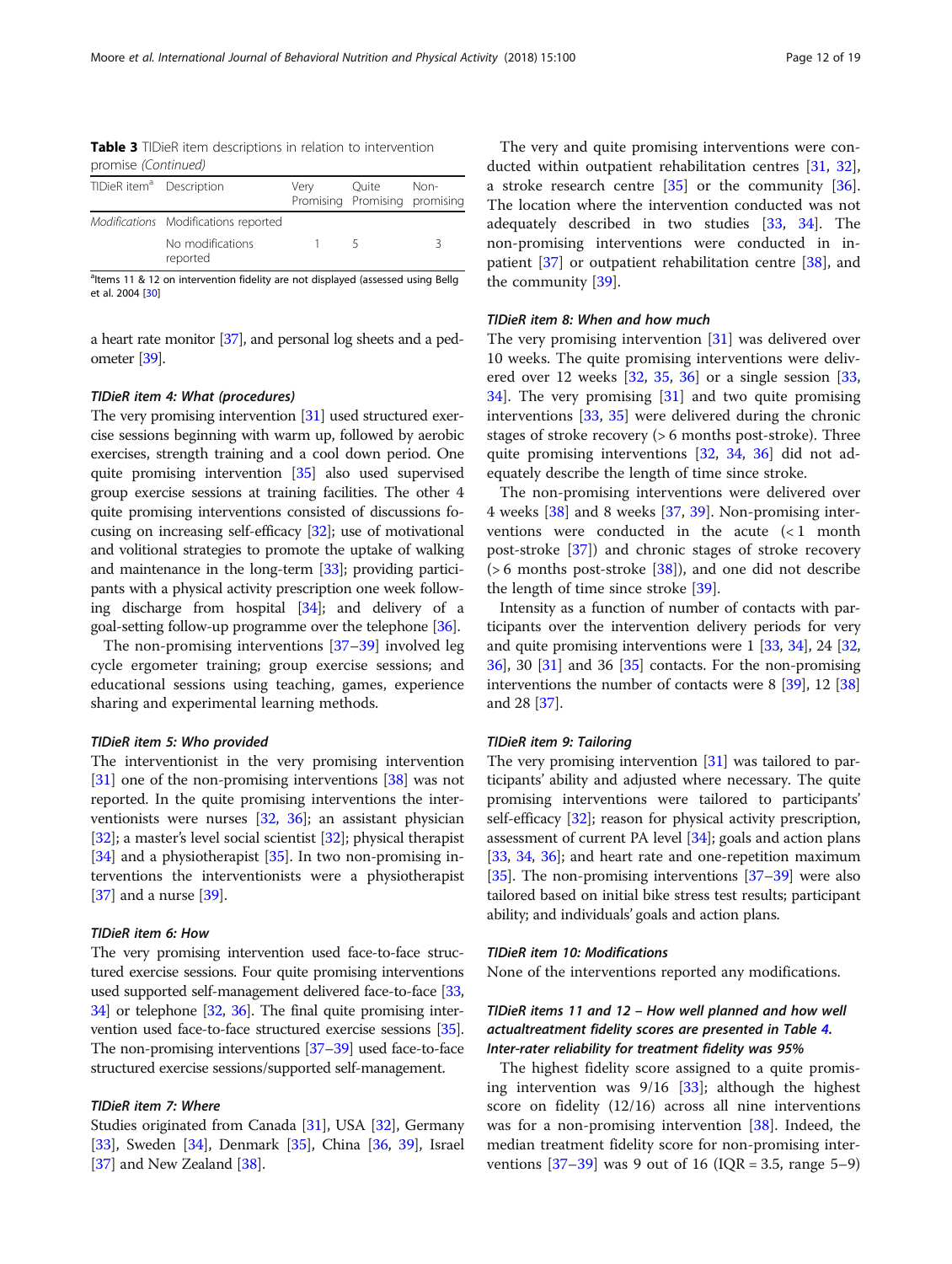Table 4 Treatment fidelity scores of included studies Table 4 Treatment fidelity scores of included studies

<span id="page-12-0"></span>

|                                                                  |                                                                | promising<br>Very    | Quite promising       |                                                               |                          |                           |                    | Non-promising             |                     |                                                                                                                                                                                                                                                                                                                                                                                                                                                                                                                                                                      |                         |
|------------------------------------------------------------------|----------------------------------------------------------------|----------------------|-----------------------|---------------------------------------------------------------|--------------------------|---------------------------|--------------------|---------------------------|---------------------|----------------------------------------------------------------------------------------------------------------------------------------------------------------------------------------------------------------------------------------------------------------------------------------------------------------------------------------------------------------------------------------------------------------------------------------------------------------------------------------------------------------------------------------------------------------------|-------------------------|
|                                                                  |                                                                | et al. [31]<br>Olney | et al. [32]<br>Damush | $\overline{33}$<br>$\overline{\sigma}$<br>$\vec{v}$<br>Ludwig | et al. [34]<br>Morén     | Severinsen<br>et al. [35] | et al. [36]<br>Wan | Katz-Laurer<br>et al [37] | et al [38]<br>Mudge | $[39]$<br>$\frac{1}{6}$<br>₫<br>Sit                                                                                                                                                                                                                                                                                                                                                                                                                                                                                                                                  | Total (%)               |
| 1) Treatment fidelity strategies<br>for design of study          | Ensure same treatment<br>dose within conditions                | ≻                    | ≻                     | ≻                                                             | ≻                        | ≻                         | ≻                  | ≻                         | ≻                   | $\succ$                                                                                                                                                                                                                                                                                                                                                                                                                                                                                                                                                              | 9 (100%)                |
|                                                                  | Ensure equivalent dose<br>across conditions                    |                      | ≻                     |                                                               |                          | ≻                         | ≻                  | ≻                         |                     | z                                                                                                                                                                                                                                                                                                                                                                                                                                                                                                                                                                    | 8 (89%)                 |
|                                                                  | Plan for implementation<br>setbacks                            | z                    | z                     | z                                                             | z                        | z                         | z                  | Z                         | z                   | z                                                                                                                                                                                                                                                                                                                                                                                                                                                                                                                                                                    | 0(0%                    |
| 2) Treatment fidelity strategies                                 | Standardise training                                           | z                    |                       | z                                                             |                          | z                         |                    | z                         |                     | z                                                                                                                                                                                                                                                                                                                                                                                                                                                                                                                                                                    | 4 (44%)                 |
| for monitoring and improving<br>provider training                | Ensure provider skill<br>acquisition                           | z                    | z                     | z                                                             | z                        | Z                         |                    | z                         |                     | z                                                                                                                                                                                                                                                                                                                                                                                                                                                                                                                                                                    | 2 (22%)                 |
|                                                                  | Minimise "drift" in<br>provider skills                         | z                    | Z                     | z                                                             | z                        | z                         | z                  | z                         |                     | z                                                                                                                                                                                                                                                                                                                                                                                                                                                                                                                                                                    | 1(196                   |
|                                                                  | Accommodate provider<br>differences                            | z                    | z                     |                                                               | z                        | z                         | z                  | z                         |                     | z                                                                                                                                                                                                                                                                                                                                                                                                                                                                                                                                                                    | 2 (22%)                 |
| 3) Treatment fidelity strategies<br>for monitoring and improving | Control for provider<br>differences                            | z                    | z                     |                                                               | z                        | z                         | ≻                  | z                         | >                   | z                                                                                                                                                                                                                                                                                                                                                                                                                                                                                                                                                                    | 3 (33%)                 |
| delivery of treatment                                            | Reduce differences within<br>treatment                         | z                    | ≻                     |                                                               | z                        | z                         | ≻                  | z                         |                     |                                                                                                                                                                                                                                                                                                                                                                                                                                                                                                                                                                      | 5 (56%)                 |
|                                                                  | Ensure adherence to<br>treatment protocol                      | z                    | ≻                     |                                                               | z                        | z                         | z                  | ≻                         | ≻                   |                                                                                                                                                                                                                                                                                                                                                                                                                                                                                                                                                                      | 5 (56%)                 |
|                                                                  | Minimise contamination<br>between conditions                   | z                    | >                     |                                                               |                          | ≻                         | z                  | ≻                         |                     |                                                                                                                                                                                                                                                                                                                                                                                                                                                                                                                                                                      | (78%)<br>$\overline{C}$ |
| 4) Treatment fidelity strategies<br>for monitoring and improving | Ensure participant<br>comprehension                            | z                    | z                     |                                                               |                          | z                         | z                  | z                         | z                   |                                                                                                                                                                                                                                                                                                                                                                                                                                                                                                                                                                      | (33%)<br>$\infty$       |
| receipt of treatment                                             | ability to use cognitive<br>Ensure participant<br>skills       | z                    | Z                     | z                                                             |                          | z                         | z                  | z                         | Z                   |                                                                                                                                                                                                                                                                                                                                                                                                                                                                                                                                                                      | (22%)<br>$\sim$         |
|                                                                  | Ensure participant ability<br>to perform behavioural<br>skills |                      | Z                     |                                                               |                          | ≻                         | z                  |                           |                     |                                                                                                                                                                                                                                                                                                                                                                                                                                                                                                                                                                      | 7 (78%)                 |
| 5) Treatment fidelity strategies<br>for monitoring and improving | use of cognitive Skills<br>Ensure participant                  | z                    | Z                     | z                                                             | z                        | z                         | z                  | z                         | z                   |                                                                                                                                                                                                                                                                                                                                                                                                                                                                                                                                                                      | (11%)                   |
| enactment of treatment skills                                    | use of behavioural skills<br>Ensure participant                | Z                    | Ζ                     | z                                                             | Z                        | $\succ$                   | z                  | Z                         | $\rightarrow$       | $\left. \right. \right. \left. \right. \left. \right. \left. \right. \left. \right. \left. \right. \left. \left. \right. \left. \right. \left. \right. \left. \left. \right. \right. \left. \left. \right. \left. \left. \right. \right. \left. \left. \right. \left. \right. \left. \left. \right. \right. \left. \left. \right. \right. \left. \left. \right. \right. \left. \left. \right. \right. \left. \left. \right. \left. \left. \right. \right. \left. \left. \right. \right. \left. \left. \right. \right. \left. \left. \right. \left. \left. \right. \$ | (33%)<br>$\infty$       |
| Total (out of 16)                                                |                                                                | $\infty$             | 9                     | $\sigma$                                                      | $\overline{\phantom{0}}$ | $\overline{5}$            | 9                  | $\sqrt{2}$                | $\overline{12}$     | $\mathcal{O}$                                                                                                                                                                                                                                                                                                                                                                                                                                                                                                                                                        |                         |
| Percentage                                                       |                                                                | 19%                  | 38%                   | 56%                                                           | 44%                      | 31%                       | 38%                | 31%                       | 75%                 | 56%                                                                                                                                                                                                                                                                                                                                                                                                                                                                                                                                                                  |                         |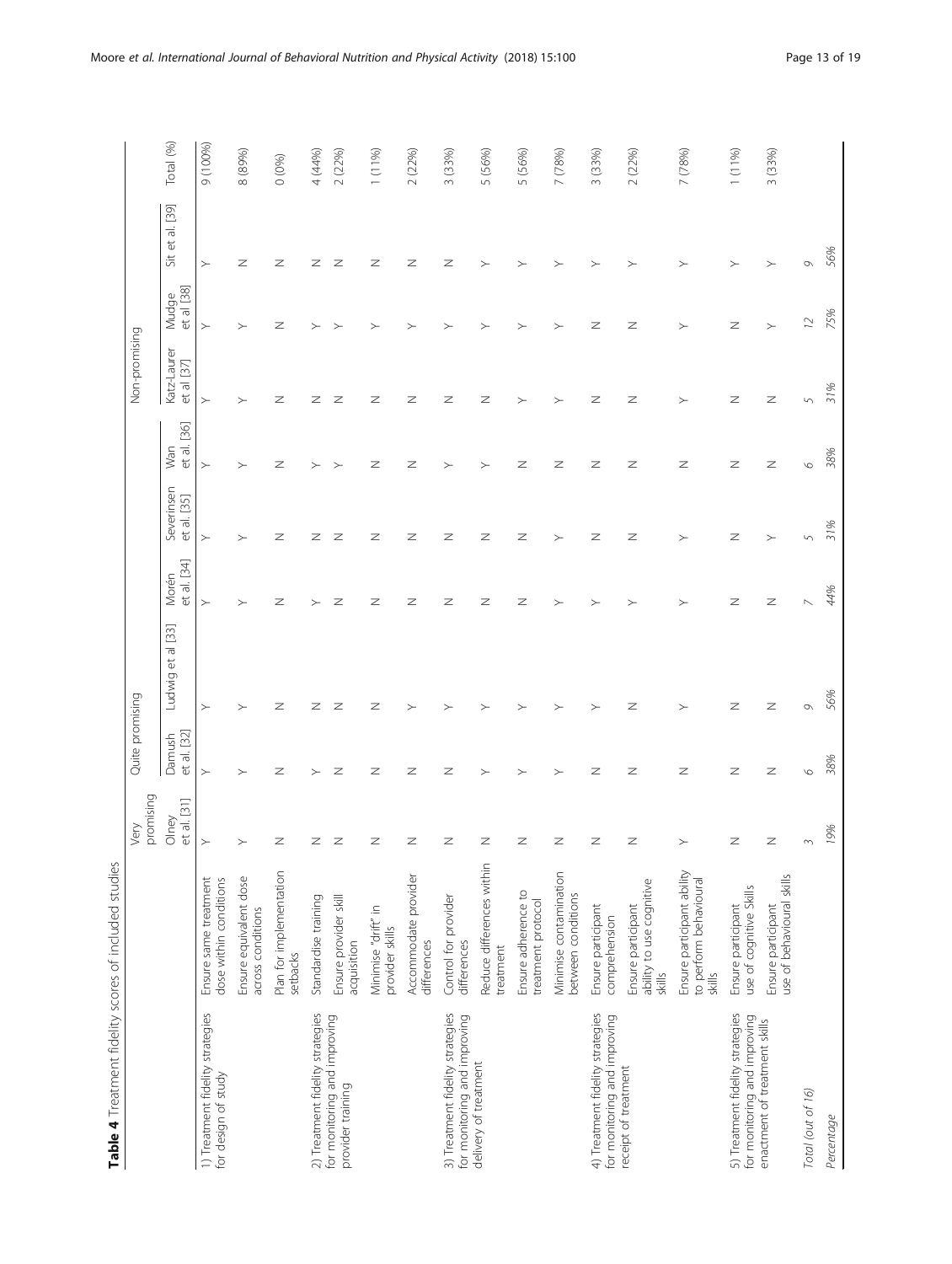compared to 6 out of 16 ( $IQR = 1$ , range 6–9) for the quite promising interventions [\[32](#page-17-0)–[36\]](#page-17-0).

The intervention rated as very promising [[31\]](#page-17-0) received a fidelity score of only 3 out 16. It adequately reported ensuring the same treatment dose within across conditions, and participants' ability to perform behavioural skills. No other treatment fidelity categories were adequately described.

All five quite promising interventions [\[32](#page-17-0)–[35](#page-17-0)] reported use of at least one fidelity strategy related to study design (ensuring the same treatment dose within and across conditions). Planning for implementation setbacks was not adequately addressed by any of nine interventions.

Strategies for monitoring and improving interventionist training was addressed by four quite promising interventions [\[32](#page-17-0)–[34,](#page-17-0) [36](#page-17-0)]: providing standardised training to interventionists [[32,](#page-17-0) [34](#page-17-0), [36](#page-17-0)]; ensuring interventionist skill acquisition [[36](#page-17-0)] and accommodating interventionist differences [\[33\]](#page-17-0). Minimisation of skill drift in interventionists was not adequately addressed by any very or quite promising interventions, but was a used within one non-promising intervention [\[38](#page-17-0)].

All five promising interventions adequately described at least one fidelity strategy for monitoring and improving delivery of treatment: minimising contamination between conditions [[32](#page-17-0)–[35\]](#page-17-0); reducing differences within treatment [[32](#page-17-0), [33,](#page-17-0) [36\]](#page-17-0); controlling for provider differences [\[33,](#page-17-0) [36](#page-17-0)]; and adherence to study protocols [\[32](#page-17-0), [33](#page-17-0)].

At least one fidelity strategy for monitoring and improving receipt of treatment was used by three promising interventions: ensuring participant comprehension [[33,](#page-17-0) [34](#page-17-0)]; ensuring participant ability to use cognitive skills [[34\]](#page-17-0); and ensuring participant ability to perform behavioural skills [\[33](#page-17-0)–[35\]](#page-17-0).

Only one promising intervention [[35\]](#page-17-0) adequately ensured participant use of behavioural skills as a fidelity strategy to monitor and improve enactment of treatment skills. Two of three non-promising interventions also employed this strategy [\[38](#page-17-0), [39](#page-17-0)] as well as ensuring participant use of cognitive skills [[39\]](#page-17-0).

# Behaviour change techniques (BCTs)

Inter-rater reliability for coding of the BCTs was 98%. Nineteen different BCTs were identified across the nine studies (Table 5). The median number of BCTs used across all nine interventions was 6 ( $IQR = 2$ ). The very promising intervention included 8 BCTs (Table [2\)](#page-7-0); the quite promising interventions between 4 and 11 (me $dian = 6$ ,  $IQR = 2$ ); and the non-promising interventions between 5 and 7 (median = 6,  $IQR = 1$ ).

Ratios of intervention promise to BCTs are presented in Table 5. Nine promising BCTs (ratios ≥2) were identified: action planning; social support; problem solving;

|  |  |  |  | <b>Table 5</b> Ratio of BCTs to promise |
|--|--|--|--|-----------------------------------------|
|--|--|--|--|-----------------------------------------|

| BСТ                                                               | Times<br>used  | Presence in<br>very/quite<br>interventions<br>containing | Presence in<br>non-promising<br>interventions | Ratio |
|-------------------------------------------------------------------|----------------|----------------------------------------------------------|-----------------------------------------------|-------|
| 1. Action planning                                                | 5              | 4                                                        | 1                                             | 4.00  |
| 2. Goal setting<br>(behaviour)                                    | 4              | 4                                                        | $\mathbf 0$                                   | 4.00  |
| 3. Credible source                                                | 3              | 3                                                        | 0                                             | 3.00  |
| 4. Social support<br>(unspecified)                                | 6              | $\overline{4}$                                           | $\overline{2}$                                | 2.00  |
| 5. Problem solving                                                | 3              | $\overline{2}$                                           | 1                                             | 2.00  |
| 6. Biofeedback                                                    | 2              | $\overline{2}$                                           | 0                                             | 2.00  |
| 7. Feedback on<br>behaviour                                       | $\overline{2}$ | $\overline{2}$                                           | 0                                             | 2.00  |
| 8. Information about<br>health<br>consequences                    | $\mathfrak{D}$ | $\mathfrak{D}$                                           | 0                                             | 2.00  |
| 9. Information about<br>social &<br>environmental<br>consequences | $\mathfrak{D}$ | $\mathfrak{D}$                                           | 0                                             | 2.00  |
| 10. Instruction on how<br>to perform the<br>behaviour             | 7              | 4                                                        | 3                                             | 1.33  |
| 11. Behavioural<br>practice/rehearsal                             | 6              | 3                                                        | 3                                             | 1.00  |
| 12. Graded tasks                                                  | 4              | $\mathfrak{D}$                                           | 2                                             | 1.00  |
| 13. Adding objects to<br>the environment                          | 2              | 1                                                        | 1                                             | 1.00  |
| 14. Self-monitoring of<br>behaviour                               | 2              | 1                                                        | 1                                             | 1.00  |
| 15. Demonstration of<br>the behaviour                             | 5              | $\overline{2}$                                           | 3                                             | 0.67  |
| 16. Self-monitoring of<br>outcome of<br>behaviour                 | 1              | 1                                                        | 0                                             | 0.00  |
| 17. Monitoring of<br>behaviour by others<br>without feedback      | 1              | 0                                                        | 1                                             | 0.00  |
| 18. Information about<br>emotional<br>consequences                | 1              | 1                                                        | 0                                             | 0.00  |
| 19. Review behaviour<br>goal                                      | 1              | 1                                                        | 0                                             | 0.00  |

goal setting behaviour; credible source; biofeedback; feedback on behaviour and information about health consequences.

# Discussion

Nine studies were identified that targeted free-living physical activity, of which 6 were classified as promising based on observed within- or between-group changes in outcome measures. None of the studies identified targeted sedentary behaviour. Six interventions were rated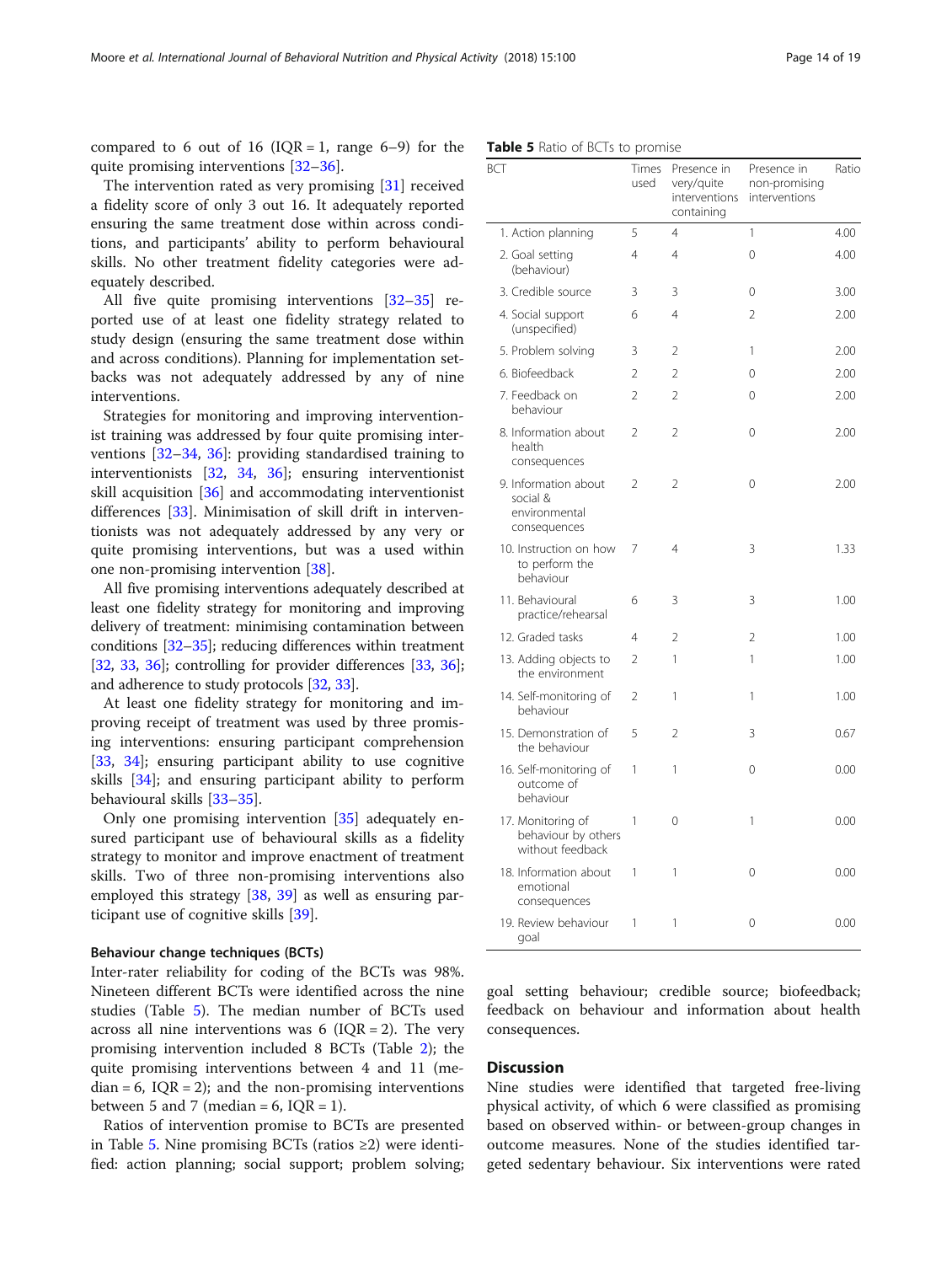as very or quite promising, all of which had an element of supervised support that was tailored to characteristics of participants. All nine studies were rated as having a high or unclear risk of bias, which prohibited any conclusions about their potential for improving physical activity in stroke survivors.

# Intervention content

Interventions were limited by poor descriptions of the rationale behind the mode of delivery, form and content. Only two 'quite promising' interventions were developed with reference to a pre-specified model or theory of behaviour change, the Health Action Process Approach [[45\]](#page-17-0) and Social Cognitive Theory [[46](#page-17-0)]. Limited use of theory is consistent with previous findings in the context of behavioural interventions for stroke [[17\]](#page-17-0). Although a number of constructs of these theories appear to have been targeted by intervention components, poor fidelity assessment scores for these (and other promising interventions) highlight the possibility that they may not have been delivered as planned and impacted on observed effects.

Procedures and materials ("what") and mode of delivery ("how") varied across interventions. The most promising intervention used a supervised structured exercise programme incorporating aerobic exercises and strength training.

Three supervised structured exercise interventions used physical function and fitness as primary outcomes, assessing physical activity change as a secondary outcome. Although improving function and fitness through structured exercise may indirectly influence long-term free living physical activity behaviour. Although stroke survivors report high levels of satisfaction with group-based exercise programmes, a number of barriers exist to participation in these programmes, including cost, access and sustainable resources [\[48,](#page-17-0) [49\]](#page-17-0). The promising interventions used a number of other procedures, including supported self-management, which presents fewer barriers to participation after stroke and facilitate continuation beyond the intervention period.

Supported self-management incorporating BCTs such as goal setting, action planning and problem-solving delivered <one year post stroke) has been shown to improve extended activities of daily living [[14\]](#page-17-0) and this appears to be feasible for targeting physical activity after stroke [\[15,](#page-17-0) [16](#page-17-0)]. Indeed four of the six promising interventions utilised support self-management programmes. Two of the promising interventions were supported self-management programmes delivered in a single session. This could be an economical alternative to face to face structured exercise sessions where high costs and requirements for specialist training have been reported previously as barriers to implementation [[50](#page-17-0)]. However, other promising interventions consisted of ≥24 contact points during intervention delivery, which may reduce the cost-effectiveness of these programmes, and work to establish the preferred intensity of contact should be undertaken as part of intervention design.

Two quite promising interventions were delivered by telephone, which could be more economical than face-to face delivery. None of the interventions were delivered remotely via the Internet; however a recent feasibility study has reported that this may be a feasible mode of delivery [[15](#page-17-0)]. The mode of intervention delivery is driven by individual preference [\[51\]](#page-17-0). Preferences have been found to be different in stroke survivors and healthy controls, with stroke survivors reporting stronger preferences to exercise in a gym or fitness centre in a group-setting [\[52\]](#page-17-0).

"Who" delivers an intervention is an important consideration of intervention design [[53\]](#page-17-0). The current review did not identify "who'" the optimal type of interventionist, but rather that a range of healthcare professionals can deliver physical activity interventions to stroke survivors. The presence of a credible source of information (i.e., a healthcare professional) was identified as a promising BCT. Previous work has demonstrated that the credibility of the source is an important factor in the success of interventions [\[54](#page-17-0)–[56\]](#page-17-0).

It was not possible to determine from the review findings "when" the optimal time in the care pathway to deliver an intervention, include 'where' they should be delivered. Creating physical activity habits before patients potentially become deconditioned and in the early stages of rehabilitation [\[57\]](#page-18-0), when recovery is maximal [\[58\]](#page-18-0), is an important consideration. Initiating physical activity interventions in the early stages after stroke may increase the likelihood that a patient is given access to a health care professional who could deliver the intervention. Conversely, some individuals may feel overwhelmed in the acute stages after stroke and may wish to engage at a later time, in their own environment, when fatigue levels may have reduced and cognitive ability improved [[59](#page-18-0)].

In terms of where the interventions are delivered, it appears that they can be successfully delivered across a range of settings.

"How well" the intervention was delivered, in terms of planning and actual delivery, was poorly described. Fidelity of intervention delivery is extremely important as efficacy can only be determined if an intervention has been delivered as intended  $[60]$  $[60]$ . In the very promising [[31\]](#page-17-0) and quite promising interventions [[32](#page-17-0)–[36](#page-17-0)] median treatment fidelity scores were < 50%. Scores were particularly poor for monitoring and improving provider training, monitoring and improving participant receipt of intervention and monitoring and improving participant enactment of intervention skills. In order for complex behavioural interventions to be effective, receipt and enactment should be measured to ensure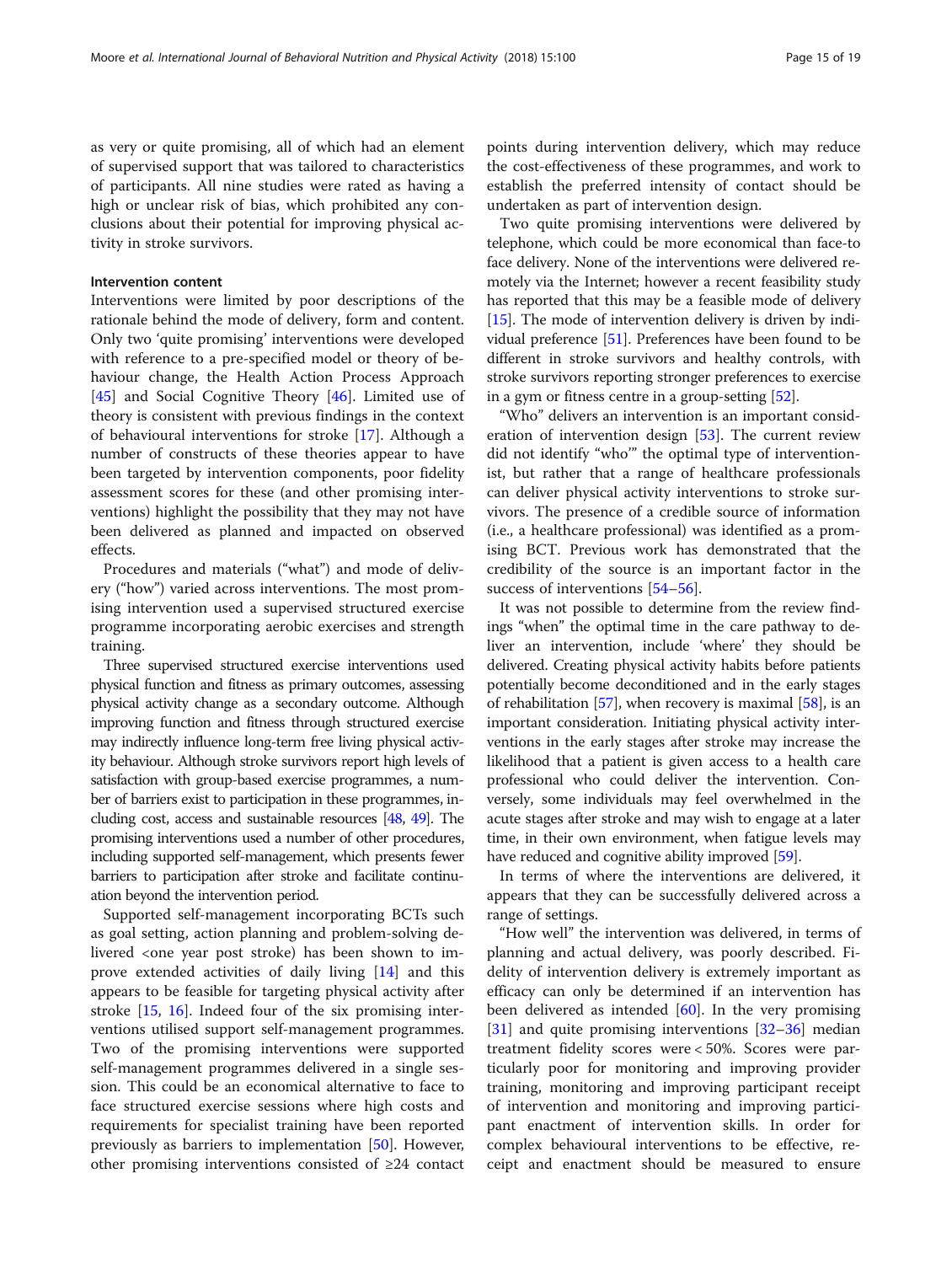participants have the skills to effectively self-manage their physical activity behaviour in the longer-term [\[61\]](#page-18-0).

We identified nine promising BCTs that fell into five different groupings [\[20\]](#page-17-0): (i) Natural Consequences (information about health consequences [written, verbal, visual information about health consequences of performing the behaviour] and information about social and environmental consequences [written, verbal, visual information about social and environmental consequences of performing the behaviour]); (ii) Goals and Planning (goal setting-behaviour [set/agree on a goal in terms of the behaviour to be achieved], problem-solving [analyse, or prompt the person to analyse, factors influencing the behaviour and generate/ select strategies that include overcoming barriers and/or increasing facilitators] and action planning [prompt detailed planning of performance of the behaviour in terms of context, frequency, duration and/or intensity]); (iii) Feedback and Monitoring (feedback on behaviour [monitor and provide informative or evaluative feedback on performance of the behaviour such as form, frequency, duration, intensity)] and biofeedback [provide feedback about the physiological or biochemical state of the body using an external monitoring device]); (iv) Social Support (social support unspecified [advise on, arrange or provide social support from friends, relatives, colleagues, buddies or staff, or non-contingent praise or reward for performance of the behaviour]); and (v) Comparison of Outcomes (credible source [verbal or visual communication from a credible source in favour or against the behaviour; for example healthcare professionals]).

# Outcome measures

None of the studies used the same outcome measure for assessing change in physical activity behaviour, and the use of subjective and objective measures prohibited a meta-analysis to enable a more accurate picture of the effectiveness of the interventions to be identified. There is a lack of consensus on the optimal measure with which to capture all the key elements of physical activity (e.g. intensity, frequency and duration) after stroke [[62](#page-18-0), [63\]](#page-18-0) due to factors such as slow gait speed, hemiplegia and wheelchair use impacting on the accuracy of objective measurement via pedometers or accelerometers [[64](#page-18-0), [65\]](#page-18-0); and potential for social desirability and recall bias when using subjective measures of physical activity [\[66](#page-18-0)]. The use of subjective measures is particularly problematic with stroke survivors who have communication and cognitive problems. It would therefore be beneficial to standardise the use of outcome measures in this field to enable synthesis of future research findings and to establish intervention efficacy.

None of the studies retained for review involved interventions targeting sedentary behaviour. Sedentary behaviour is associated with increased cardiovascular disease incidence and mortality [[2](#page-16-0)]. A better understanding of how to target the amount of time spent sedentary is vital as people with stroke are among the most sedentary. Breaking up sitting time may represent a more accessible intervention option for many stroke survivors [[67\]](#page-18-0). At the time this review was conducted to our knowledge, only one study had been conducted specifically targeting sedentary behaviour after stroke [\[67\]](#page-18-0). This study was excluded from our review as it did not include follow-up measures of sedentary behaviour. Further studies assessing the effectiveness of interventions targeting sedentary behaviour after stroke with sedentary behaviour follow-up assessment measures (e.g. time spent sitting) are required.

#### Strengths and limitations

A robust methodological approach and adherence to a published protocol and PRISMA are strengths of this review. The TIDieR framework and the BCT taxonomy allowed a thorough analysis of intervention components. This is a unique way of reporting systematic review findings. The robust assessment of an often neglected, but critically important issue of treatment fidelity is a further strength.

We grouped interventions according to promise, based on observed within- or between-group changes in outcome measures [\[28\]](#page-17-0). This method is useful where effect sizes cannot be determined. It also afforded the means by which BCTs can be linked to the apparent potential of an intervention to change behaviour (promise ratio). However, this method of determining potential is subjective in comparison to methods used in other reviews which determine potential based on standardised outcomes [[28\]](#page-17-0). Intervention potential determined as "promise", therefore, is less precise, meaning, for example, that interventions where changes in physical activity outcomes just reached statistical significance may have been grouped as "very promising" alongside interventions where changes reached a high level of significance. The use of promise/promise ratio also does not account for the size of the sample which may influence interpretation of results. Had it been possible to determine effect sizes, the determination of the promise ratios of BCTs would have been more precise.

Several interventions measured free-living physical activity as a secondary outcome. This limited the extent to which intervention components were described, such as any rationale or theory underpinning the intervention, fidelity of intervention delivery, and as such the extent to which conclusions could be made.

# Further research

Future research would benefit from establishing stroke survivor preferences for modes of delivery, setting and intensity (preferred number of contacts and session duration),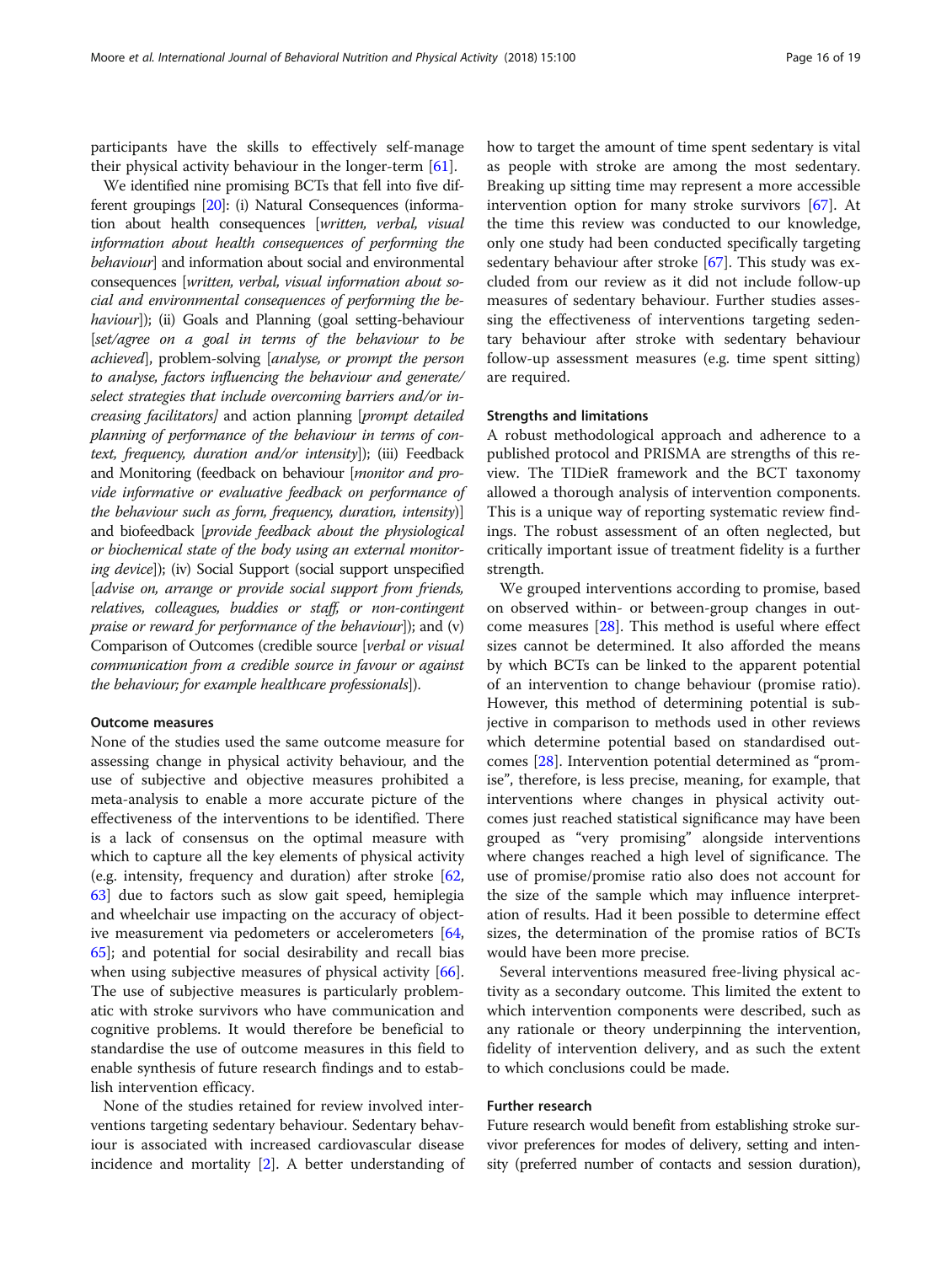<span id="page-16-0"></span>including measurement of physical activity and sedentary behaviour. Interventions need to justify and utilise a theory/ model of behaviour change and explore the optimal combination of promising BCTs within interventions. Further research on the development and impact of sedentary behaviour interventions after stroke are also warranted. The creation and maintenance of community/regional stroke registries to share data generated by research on interventions targeting physical activity and sedentary behaviour would further facilitate and progress this important field of research.

# Conclusions

Tailored interventions utilising nine promising BCTs within a supported self-management programme have potential to engage stroke survivors in physical activity behaviour change. However, limitations in intervention design, including sub-optimal fidelity assessment, and the lack of a standardised outcome measurement, prohibit any robust conclusions and highlight a need for further research in this area. Incorporation of the findings of this current review alongside in-depth qualitative work and an interactive co-design process (involving stroke survivors, their relatives and healthcare professionals) should be used to guide intervention development and to ultimately determine the most effective methods for influencing free-living physical activity and sedentary behaviour after stroke.

# Additional files

[Additional file 1:](https://doi.org/10.1186/s12966-018-0730-0) Preferred Reporting Items for Systematic Reviews and Meta-Analyses (PRISMA) statement. (DOCX 29 kb)

[Additional file 2:](https://doi.org/10.1186/s12966-018-0730-0) Example (MEDLINE) search strategy. (DOCX 12 kb)

[Additional file 3:](https://doi.org/10.1186/s12966-018-0730-0) Example data extraction form. (DOCX 27 kb)

[Additional file 4:](https://doi.org/10.1186/s12966-018-0730-0) Excluded Studies. (DOCX 21 kb)

#### Abbreviations

BCTs: Behaviour change techniques; PRISMA: Preferred Reporting Items for Systematic Reviews and Meta-Analyses; TIDieR: Template for Intervention Description and Replication

#### Acknowledgements

This report is independent research supported by Health Education England and the National Institute for Health Research (HEE / NIHR ICA Programme Clinical Lectureship, Dr. Sarah Anne Moore, ICA-CL-2015-01-012). The views expressed in this publication are those of the author(s) and not necessarily those of the NHS, the NIHR or the Department of Health.

#### Funding

Health Education England and the National Institute for Health Research (ICA-CL-2015-01-012).

#### Availability of data and materials

All data generated or analysed during this study are included in this published article [and its supplementary information files].

#### Authors' contributions

SAM, LA and DF conceived and supervised the review. SAM, NH and LE developed the search strategy. LE performed the electronic searches. NH and SAM conducted the screening of titles and abstracts and evaluated the eligibility of full text articles. NH and SAM extracted study data and assessed included studies for methodological bias, treatment fidelity, quality of intervention descriptions, BCTs and intervention promise. All authors provided input to the development of the methods, data extraction, data analyses and drafting of the manuscript. All authors read and approved the final manuscript

#### Ethics approval and consent to participate

Not applicable.

#### Consent for publication

Not applicable.

#### Competing interests

The authors declare that they have no competing interests.

#### Publisher's Note

Springer Nature remains neutral with regard to jurisdictional claims in published maps and institutional affiliations.

#### Author details

<sup>1</sup>NIHR Newcastle Biomedical Research Centre based at Newcastle upon Tyne Hospitals NHS Trust and Newcastle University, Newcastle upon Tyne, UK. <sup>2</sup>Institute of Health and Society, Newcastle University, Newcastlee Upon Tyne NE2 4AX, UK. <sup>3</sup>Faculty of Medical Sciences, Newcastle University, Newcastle upon Tyne NE2 4HH, UK. <sup>4</sup>School of Health & Social Care, Centuria Building, Teesside University, Middlesbrough TS1 3BX, UK.

### Received: 1 June 2018 Accepted: 28 September 2018 Published online: 17 October 2018

## References

- 1. Lee IM, Shiroma EJ, Lobelo F, Puska P, Blair SN, Katzmarzyk PT. Lancet physical activity series working group. Effect of physical inactivity on major non-communicable diseases worldwide: an analysis of burden of disease and life expectancy. Lancet. 2012;380:219–29.
- 2. Owen N, Healy GN, Matthews CE, Dunstan D. Too much sitting: the population health science of sedentary behavior. Exerc Sport Sci Rev. 2010;38:105-13.
- 3. Fini NA, Holland AE, Keating J, Simek J, Bernhardt J. How physically active are people following stroke? Systematic review and quantitative synthesis. Phys Ther. 2010;97:707–17.
- 4. Shaughnessy M, Michael KM, Sorkin JD, Macko RF. Steps after stroke: capturing ambulatory recovery. Stroke. 2005;36:1305–7.
- 5. Moore SA, Hallsworth K, Ploetz T, Ford GA, Rochester L, Trenell MI. Physical activity, sedentary behaviour and metabolic control following stroke: a cross-sectional and longitudinal study. PLoS One. 2013;8:e55263. [https://doi.](https://doi.org/10.1371/journal.pone.0055263) [org/10.1371/journal.pone.0055263.](https://doi.org/10.1371/journal.pone.0055263)
- 6. Saunders DH, Sanderson M, Hayes S, Kilrane M, Greig CA, Brazzelli M, Mead GE. Physical fitness training for stroke patients. Cochrane Database Syst Rev. 2013:CD003316. [https://doi.org/10.1002/14651858.CD003316.pub5.](https://doi.org/10.1002/14651858.CD003316.pub5)
- 7. Moore SA, Hallsworth K, Jakovljevic DG, Blamire AM, He J, Ford GA Rochester L, Trenell MI. Effects of community exercise therapy on metabolic, brain, physical and cognitive function following stroke: a randomised controlled pilot trial. Neurorehabil Neural Repair. 2015;29:623–35.
- 8. Hackett ML, Yapa C, Parag V, Anderson CS. Frequency of depression after stroke. A systematic review of observational studies. Stroke. 2005; 36:1330–40.
- 9. Murray J, Young J, Forster A, Ashworth R. Developing a primary care-based stroke model: the prevalence of longer-term problems experienced by patients and carers. Br J Gen Pract. 2003;53:803–7.
- 10. Nicholson S, Sniehotta FF, van Wijck F, Greig CA, Johnston M, McMurdo ME, Dennis M, Mead GE. A systematic review of perceived barriers and motivators to physical activity after stroke. Int J Stroke. 2013;8:357–64.
- 11. Nicholson SL, Donaghy M, Johnston M, Sniehotta FF, van Wijck F, Johnston D, Greig C, McMurdo ME, Mead G. A qualitative theory guided analysis of stroke survivors' perceived barriers and facilitators to physical activity. Disabil Rehabil. 2014;36:1857–68.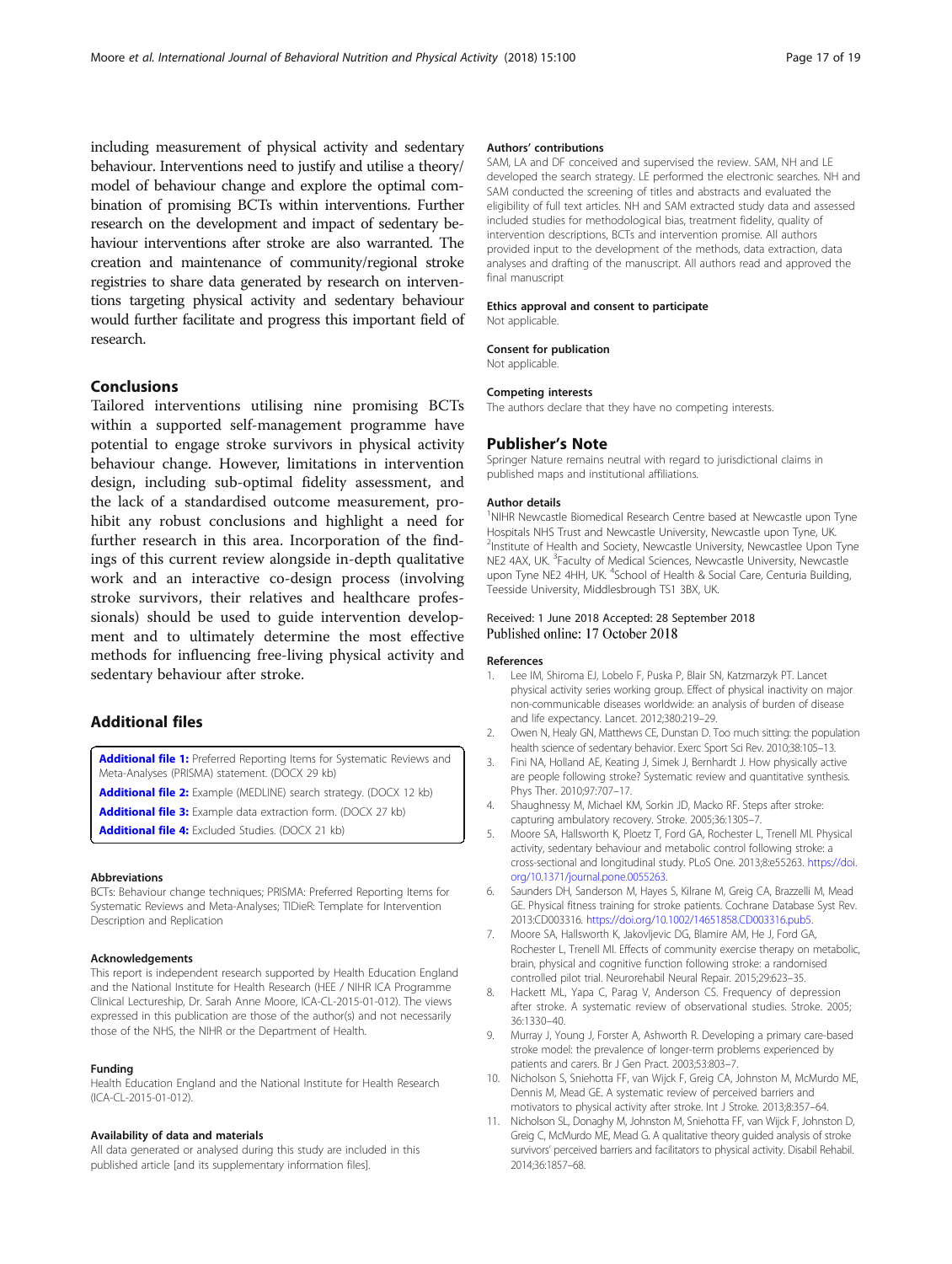- <span id="page-17-0"></span>12. Pang MYC, Eng JJ, Dawson AS, Gylfadottir S. The use of aerobic exercise training in improving aerobic capacity in individuals with stroke: a metaanalysis. Clin Rehabil. 2006;20:97–111.
- 13. Ivey F, Ryan AS, Hafer-Macko C, Goldberg A, Macko RF. Treadmill aerobic training improves glucose tolerance and indices of insulin sensitivity. Stroke. 2007;38:2752–8.
- 14. Warner G, Packer T, Villeneuve M, Audulv A, Versnel J. A systematic review of the effectiveness of stroke self-management programs for improving function and participation outcomes: self-management programs for stroke survivors. Disabil Rehabil. 2015;37:2141–63.
- 15. Jones TM, Dear BF, Hush JM, Titov N, Dean CM. myMoves program: feasibility and acceptability study of a remotely delivered self-management program for increasing physical activity among adults with acquired brain injury living in the community. Phys Ther. 2016;96:1982–93.
- 16. Preston E, Dean CM, Ada L, Stanton R, Brauer S, Kuys S, Waddington G. Promoting physical activity after stroke via self-management: a feasibility study. Top Stroke Rehabil. 2017;24:353–60.
- 17. Morris JH, MacGillivray S, McFarlane S. Interventions to promote long-term participation in physical activity after stroke: a systematic review of the literature. Arch Phys Med Rehabil. 2014;95:956–67.
- 18. Craig P, Dieppe P, Macintyre S, Michie S, Nazareth I, Petticrew M. Developing and evaluating complex interventions: the new Medical Research Council guidance. Int J Nurs Stud. 2013;50:587–92.
- 19. Gourlan M, Bernard P, Bortolon C, Romain AJ, Lareyre O, Carayol M, Ninot G, Boiché J. Efficacy of theory-based interventions to promote physical activity: a meta-analysis of randomised controlled trials. Health Psychol Rev. 2016;10:50–66.
- 20. Michie S, Wood CE, Johnston M, Abraham C, Francis JJ, Hardeman W. Behaviour change techniques: the development and evaluation of a taxonomic method for reporting and describing behaviour change interventions (a suite of five studies involving consensus methods, randomised controlled trials and analysis of qualitative data). Health Technol Assess. 2015;19:1–188.
- 21. Avery L, Sniehotta F, Denton S, Steen N, McColl E, Taylor R, Trenell M. Movement as medicine for type 2 diabetes: protocol for an open pilot study and external pilot clustered randomised controlled trial to assess acceptability, feasibility and fidelity of a multifaceted behavioural intervention targeting physical activity in primary care. Trials. 2014;15:46. <https://doi.org/10.1186/1745-6215-15-46>.
- 22. Knittle K, De Gucht V, Hurkmans E, Peeters A, Ronday K, Maes S, Vlieland T. Targeting motivation and self-regulation to increase physical activity among patients with rheumatoid arthritis: a randomised controlled trial. Clin Rheumatol. 2013;34:1–8.
- 23. Hoffmann TC, Walker MF, Langhorne P, Eames S, Thomas E, Glasziou P. What's in a name? The challenge of describing interventions in systematic reviews: analysis of a random sample of reviews of non-pharmacological stroke interventions. BMJ Open. 2015;5:e009051.
- 24. Moore SA, Hrisos N, Avery L, Flynn D, Price C, Errington L. A systematic review assessing the effectiveness of interventions and component behaviour change strategies targeting long-term physical activity and/or sedentary behaviour in stroke survivors. PROSPERO. 2017:CRD42017059865 [http://www.crd.york.ac.uk/](http://www.crd.york.ac.uk/PROSPERO/display_record.php?ID=CRD42017059865) [PROSPERO/display\\_record.php?ID=CRD42017059865](http://www.crd.york.ac.uk/PROSPERO/display_record.php?ID=CRD42017059865). Acccessed 21 May 2018.
- 25. Moher D, Liberati A, Tetzlaff J, Altman DG. Preferred reporting items for systematic reviews and meta-analyses: the PRISMA statement. J Clin Epidemiol. 2009;62:1006–12.
- 26. Michie S, Prestwich A. Are interventions theory-based? Development of a theory coding scheme. Health Psychol. 2010;29:1–8.
- 27. Higgins J, Green S. Cochrane handbook for systematic reviews of interventions. Oxford: Wiley; 2011.
- 28. Gardner B, Smith L, Lorencatto F, Hamer M, Biddle SJH. How to reduce sitting time? A review of behaviour change strategies used in sedentary behaviour reduction interventions among adults. Health Psychol Rev. 2016;10:89–112.
- 29. Martin J, Chater A, Lorencatto F. Effective behaviour change techniques in the prevention and management of childhood obesity. Int J Obes. 2013;37:1287–94.
- 30. Bellg AJ, Borrelli B, Resnick B, Hecht J, Minicucci DS, Ory M, Czajkowski S. Enhancing treatment fidelity in health behavior change studies: best practices and recommendations from the NIH behavior change consortium. Health Psychol. 2004;23:443–51.
- 31. Olney SJ, Nymark J, Brouwer B, Culham E, Day A, Heard J, Henderson M, Parvataneni K. A randomized controlled trial of supervised versus unsupervised exercise programs for ambulatory stroke survivors. Stroke. 2006;37:476–81.
- 32. Damush TM, Ofner S, Yu Z, Plue L, Nicholas G, Williams LS. Implementation of a stroke self-management program. Transl Behav Med. 2011;1:561–72.
- 33. Ludwig L, Kuderer B, Dettmers C. Application of volitional training strategies in neurological rehabilitation to increase regular walking training - a pilot study. Neurol Rehabil. 2016;22:43–52.
- 34. Morén C, Welmer AK, Hagströmer M, Karlsson E, Sommerfeld DK. The effects of "physical activity on prescription" in persons with transient ischemic attack: a randomized controlled study. J Neurol Phys Ther. 2016;40:176–83.
- 35. Severinsen K, Jakobsen JK, Pedersen AR, Overgaard K, Andersen H. Effects of resistance training and aerobic training on ambulation in chronic stroke. Am J Phys Med Rehabil. 2014;91:29–42.
- 36. Wan LH, You LM, Chen SX, Zhang XP, Mo MM, Zhang YM, Lu YW. The effectiveness of a comprehensive reminder system in the secondary prevention of hypertensive ischaemic stroke: randomized controlled trial protocol. J Adv Nurs. 2016;72:3195–206.
- 37. Katz-Leurer M, Carmeli E, Shochina M. The effect of early aerobic training on independence six months post stroke. Clin Rehabil. 2003;17:735–41.
- 38. Mudge S, Barber PA, Stott NS. Circuit-based rehabilitation improves gait endurance but not usual walking activity in chronic stroke: a randomized controlled trial. Arch Phys Med Rehabil. 2009;90:1989–96.
- 39. Sit JW, Yip VY, Ko SK, Gun AP, Lee JS. A quasi-experimental study on a community-based stroke prevention programme for clients with minor stroke. J Clin Nurs. 2007;16:272–81.
- 40. Keith RA, Granger CV, Hamilton BB, Sherwin FS. The functional independence measure: a new tool for rehabilitation. Adv Clin Rehabil. 1987;1:6–18.
- 41. Daughton DM, Fix AJ. Human activity profile: professional manual. Odessa: Psychological Assessment Resources Inc; 1988.
- 42. Aadahl M, JØrgensen T. Validation of a new self-report instrument for measuring physical activity. Med Sci Sports Exerc. 2003;35:1196–202.
- 43. Lorig K, Stewart A, Ritter P, Gonzalez V, Laurent D, Lynch J. Outcome Measures for Health Education and Other Health Care Interventions. New York: Sage; 1996.
- 44. Walker SN, Sechrist KR, Pender NJ. The health-promoting lifestyle profile: development and psychometric characteristics. Nurs Res. 1987;36:76–81.
- 45. Schwarzer R. Self-efficacy in the adoption and maintenance of health behaviours: theoretical approaches and a new model. Washington DC: Hemisph Publ Corp; 1992.
- Bandura A. Social foundations of thought and action: a social cognitive theory. Englewood Cliffs: Prentice-Hall; 1986.
- 47. Gearhart RF, Goss FL, Lagally KM, Jakicic JM, Gallagher J, Gallagher KI, Robertson RJ. Ratings of perceived exertion in active muscle during high-intensity and low-intensity resistance exercise. J Strength Cond Res. 2002;16:87–91.
- 48. Reed M, Harrington R, Duggan Á, Wood VA. Meeting stroke survivors' perceived needs: a qualitative study of a community-based exercise and education scheme. Clin Rehabil. 2009;24:16–25.
- 49. Rimmer JH, Wang E, Smith D. Barriers associated with exercise and community access for individuals with stroke. J Rehabil Res Dev. 2008;45: 315–22.
- 50. Mead G, Van Wijck F. Physical fitness training after stroke: time to translate evidence to practice. J R Coll Physcians Edinb. 2011;41:98–9.
- 51. Short CE, Vandelanotte C, Duncan MJ. Individual characteristics associated with physical activity intervention delivery mode preferences among adults. Int J Behav Nutr Phys Act. 2014;11:25. [https://doi.org/10.1186/1479-5868-11-25.](https://doi.org/10.1186/1479-5868-11-25)
- 52. Banks G, Bernhardt J, Churilov L, Cumming TB. Exercise preferences are different after stroke. Stroke Res Treat. 2012;890946. [https://doi.org/10.1155/](https://doi.org/10.1155/2012/890946) [2012/890946](https://doi.org/10.1155/2012/890946).
- 53. Luker J, Lynch E, Bernhardsson S, Bennett L, Bernhardt J. Stroke survivors' experiences of physical rehabilitation: a systematic review of qualitative studies. Arch Phys Med Rehabil. 2015;96:1698–708.
- 54. Parveen S, Islam MS, Begum M, Alam MU, Sazzad HM, Sultana R, Luby SP. It's not only what you say, it's also how you say it: communicating nipah virus prevention messages during an outbreak in Bangladesh. BMC Public Health. 2016;16:726. [https://doi.org/10.1186/s12889-016-3416-z.](https://doi.org/10.1186/s12889-016-3416-z)
- 55. Redfern J, Santo K, Coorey G, Thakkar J, Hackett M, Thiagalingam A, Chow CK. Factors influencing engagement, perceived usefulness and behavioral mechanisms associated with a text message support program. PLoS One. 2016;11:e0163929.
- 56. Heron N, Kee F, Donnelly M, Cardwell C, Tully MA, Cupples ME. Behaviour change techniques in home-based cardiac rehabilitation: a systematic review. Br J Gen Pract. 2016;66:e747–57.